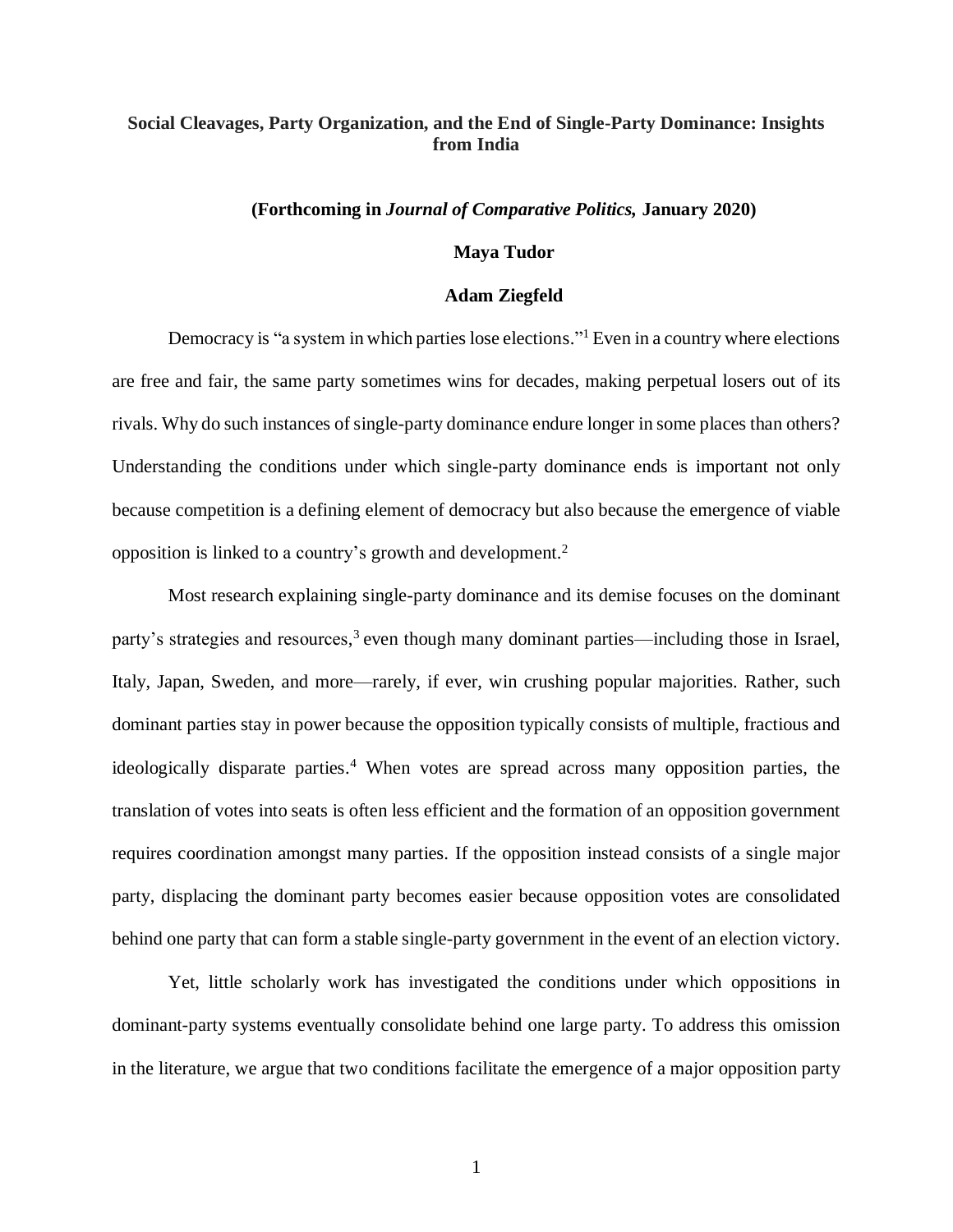capable of challenging a dominant party: first, the presence of a political organization inherited from the pre-democratic period and second, the presence of a single, salient two-sided social cleavage. When opposition parties (or other political associations) pre-date democratization and have experience with mass mobilization, they typically have considerable advantages over newer opposition forces. They often possess organizing capacities that allow them to more quickly mobilize discontent and better understand what types of appeals will resonate with voters. When no longstanding political organization exists from the pre-democratic period, a single two-sided social cleavage can also facilitate the emergence of a major opposition party. The opposition is more likely to successfully consolidate behind a single party when the dominant party is identified with one side of a salient social cleavage and the opposition can draw upon symbols and grievances associated with the other side of that social cleavage.

We develop these arguments by examining subnational variation in the emergence of effective challengers to single-party dominance in India, one of the oldest developing-world democracies. We define a political party as initially achieving dominance if it governs continuously for a minimum of twenty years.<sup>5</sup> Once dominance is achieved, we do not consider it to have truly ended until a viable opposition emerges, which occurs when an opposition-led government serves a full term in office.<sup>6</sup> We therefore date the end of single-party dominance to the beginning of the opposition's first full term in office. In India, the duration of single-party dominance varied considerably across states, first ending in 1967 in Tamil Nadu but not until 2003 in Madhya Pradesh. Our argument about the role of pre-democratic political organization and social cleavages sheds light on this puzzling subnational variation.

In addition to explaining variation in dominant-party demise across India, our argument makes three scholarly contributions. First, we contribute to a growing literature on how opposition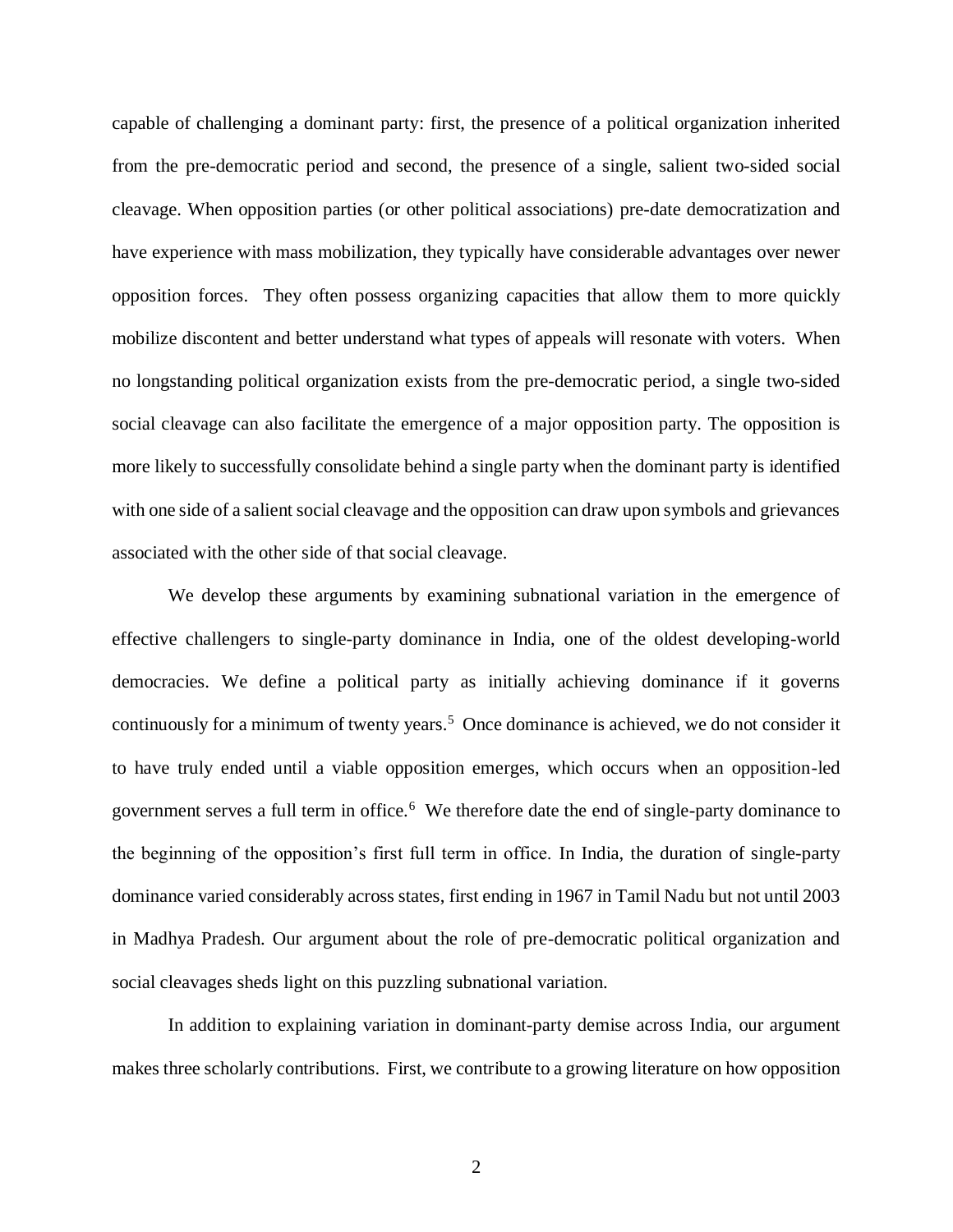parties sustain single-party dominance.<sup>7</sup> Existing research largely focuses on factors that increase the likelihood that a fragmented opposition will effectively coordinate against a dominant party. Our argument, in contrast, helps clarify the circumstances under which opposition forces are more likely to consolidate into a single political party, a largely ignored question. Second, though researchers have noted the importance of historical legacies in shaping party system institutionalization, <sup>8</sup> historical legacies are largely absent from scholarly debates on single-party dominance. We complement existing work by identifying mechanisms through which legacies from pre-democratic periods help explain the duration of single-party dominance.

Finally, whereas an influential literature contends that polarized social cleavages undermine democracy, $9$  we suggest that polarized social cleavages can actually buttress democracy when channeled into competitive party systems. In this regard, we concur with Rustow's observation that in nascent democracies, "hot family feuds" promote democratic consolidation, assuming an acceptance of democratic rules.<sup>10</sup> When elections draw disaffected groups into the political process, their participation can entrench exactly the kind of vibrant party competition that defines democratic consolidation.

## **Argument**

Dominant-party systems almost always feature one large party competing against many much smaller parties. Where the opposition is fragmented, displacing the dominant party is difficult for three reasons. First, a fragmented opposition is unlikely to maximize its legislative representation. In proportional representation systems, small parties might fail to cross electoral thresholds, while majoritarian electoral systems typically award small parties seat shares far smaller than their vote shares. Second, a fragmented opposition may not be able to form a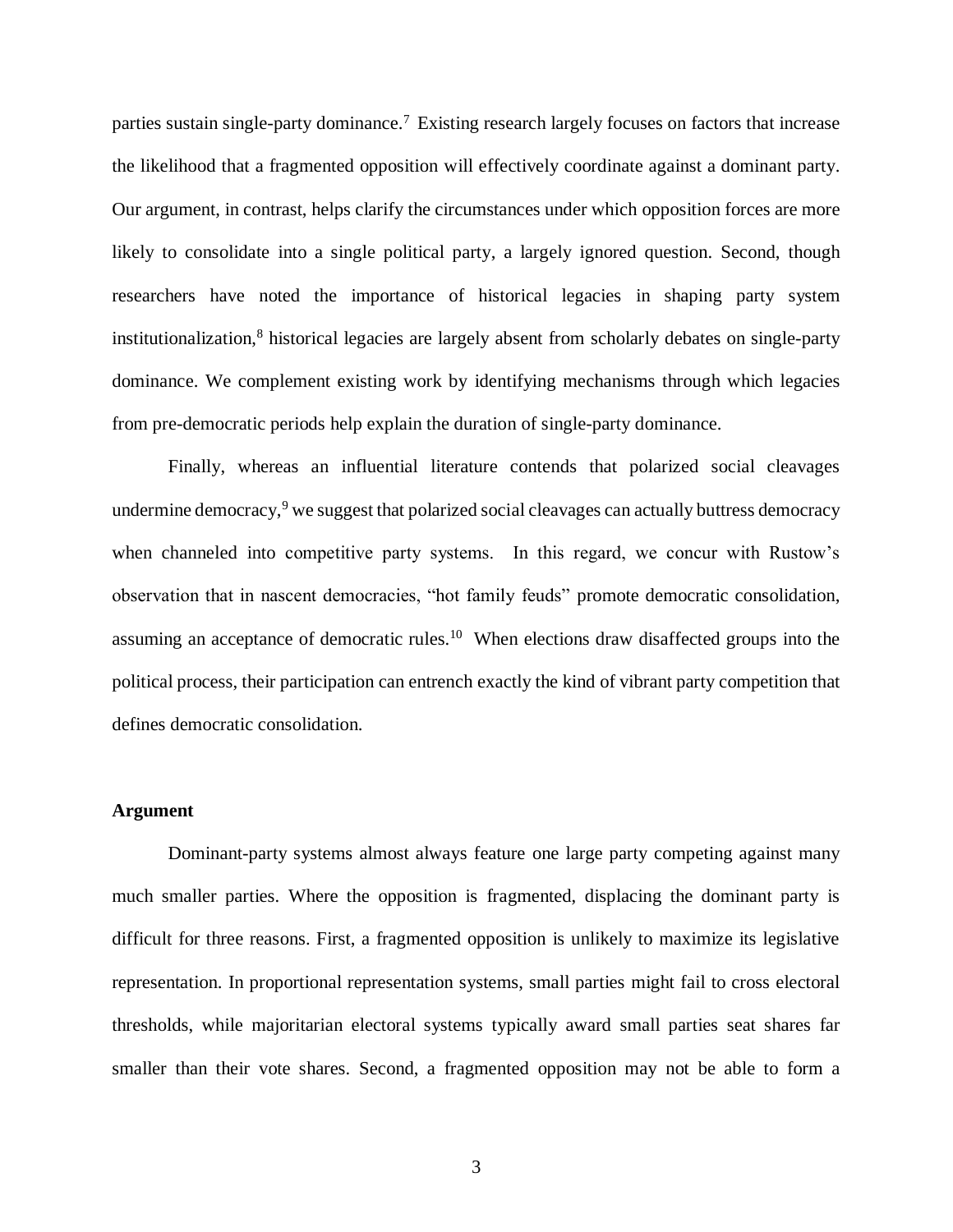government without the dominant party if the opposition consists of ideologically diverse parties that view each other as rivals. A divided opposition may allow the dominant party to form a minority government or form its own coalition by picking off opposition parties locked into bitter rivalry with one another. Third, an opposition composed of many coalition partners is vulnerable to collapse, whether through internal dissension or through defections engineered by the dominant party. Overcoming these challenges is, of course, possible. Multiple opposition parties can coordinate to effectively translate their votes into seats, form a government, and remain in power. But, if the opposition consolidates behind a single party, that party can efficiently translate its popular support into legislative seats (particularly in majoritarian electoral systems); form a government without extensive inter-party bargaining; and, assuming a legislative majority, more likely survive in office by governing alone.

#### *Inherited opposition and the end of single-party dominance*

To explain why some oppositions in dominant-party systems consolidate behind a single opposition challenger and ultimately end single-party dominance, we focus on two variables. The first is the presence of a pre-democratic political organization previously engaged in mass mobilization. Dominant parties often emerge during democratic transitions or decolonization. Indeed, they are frequently the first parties to hold office in a new regime.<sup>11</sup> Examples include the BDP in Botswana, UMNO in Malaysia, and Mapai in Israel. Parties challenging the dominant party in a new democracy are also often new. Consequently, they often lack the organizational infrastructure necessary for identifying high-quality candidates who can attract votes, deterring rivals from entering a race, and mobilizing voters to the polls. When all of a dominant party's challengers are new, they will all tend to be equally ill-equipped to consolidate the opposition. But,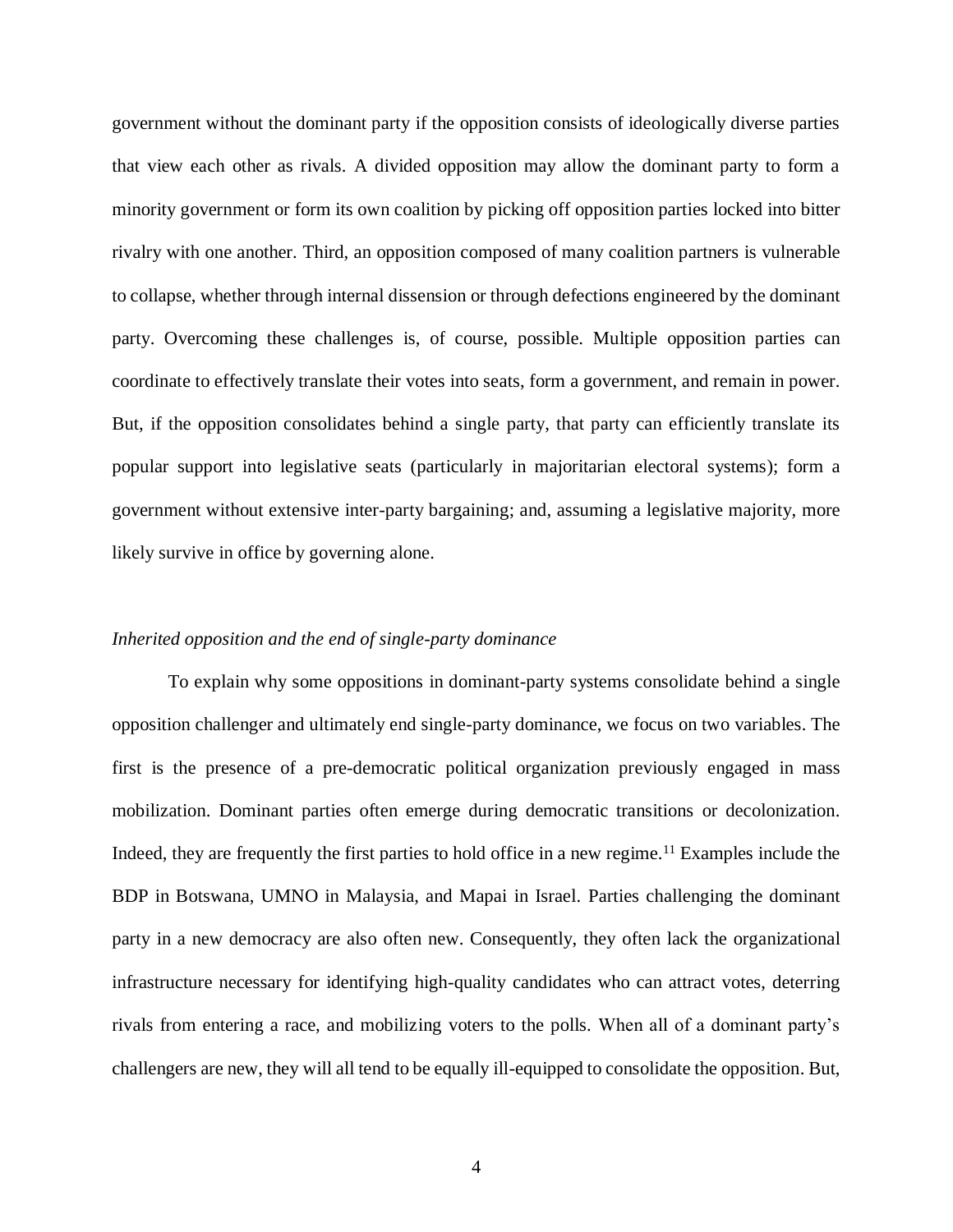when one party was previously engaged in mass mobilization prior to the democratic transition, this party may possess a considerable organizational advantage over other opposition parties, a kind of first-mover advantage that enables it to expand at the expense of its rivals.

This claim about the importance of political organizations inherited from the nondemocratic era builds upon, but differs from, recent arguments from scholars who emphasize that authoritarian-era governing parties bring an array of resources with them into the democratic period. Doorenspleet and Nijzink as well as Riedl highlight how struggles for democratic liberation and the nature of elite linkages in place during the democratic transition condition dominant party durability.<sup>12</sup> Grzymała-Busse emphasizes that the variation in "portable skills" that elites bring to democratic politics allow them to differentially "respond to electoral concerns via programs and campaigns,"<sup>13</sup> while Loxton notes that territorial organization (useful for recruiting candidates and running campaigns), clientelist networks (useful for winning votes), and sources of party finance (useful for attracting candidates and running campaigns) aid authoritarian-era ruling parties as they transition into the democratic period.<sup>14</sup> We concur with these arguments about the utility of predemocratic resources in the democratic era but emphasize that these same arguments are as important for the opposition as they are for dominant parties. We thus depart from the existing literature by examining the inherited resources of non-ruling parties.

### *Social cleavages and the end of single-party dominance*

Where there is no opposition party with a pre-existing organizational base on which to build, a second-best resource for consolidating the opposition is a single salient two-sided social cleavage. Bartolini and Mair define a cleavage as exhibiting three elements: 1) an empirical element defined "in social-structural terms," such as class or ethnicity; 2) a normative element,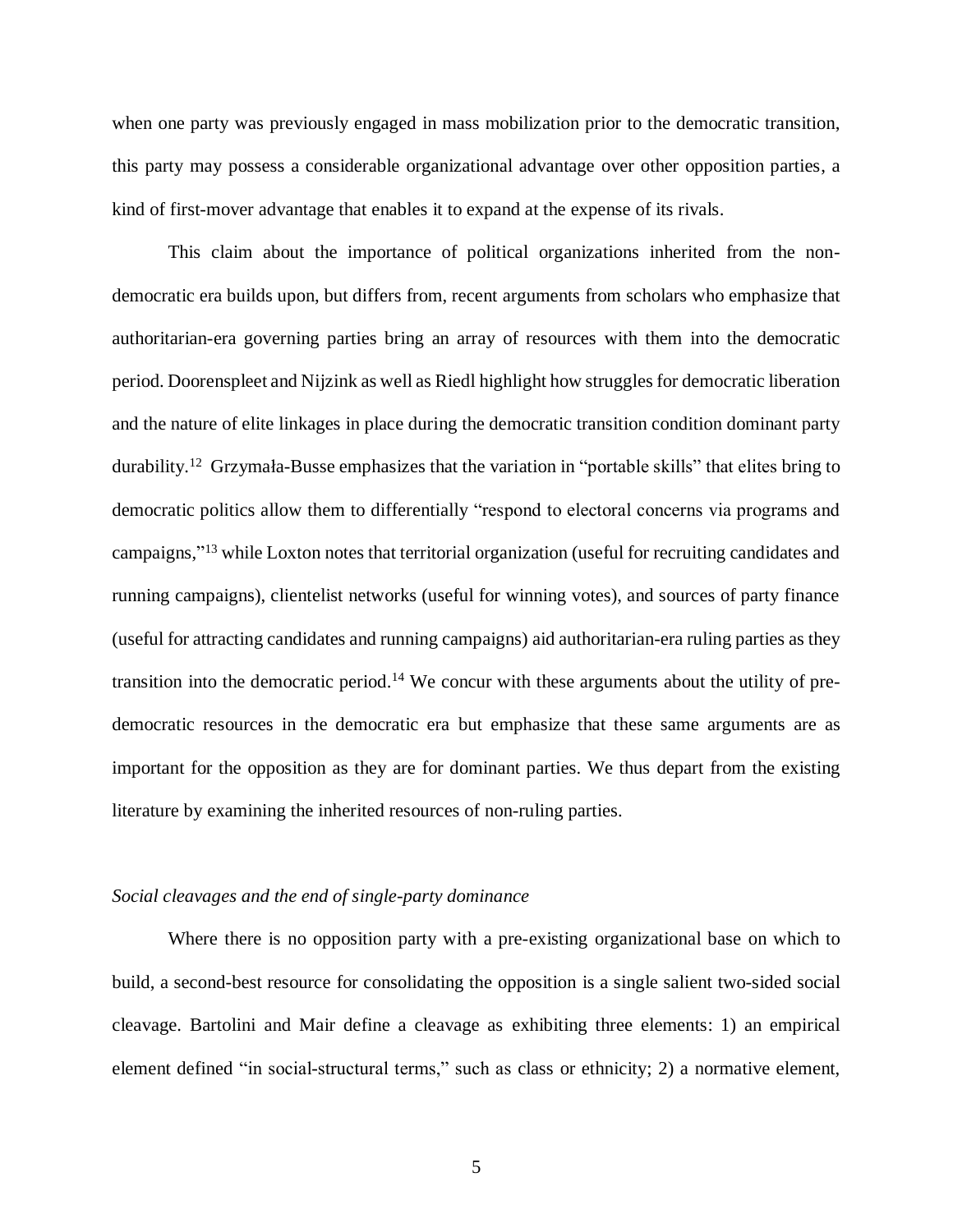consisting of a shared "set of values and beliefs…which reflect the self-consciousness of the social group(s) involved;" and 3) an organizational element comprising the "interactions, institutions, and organisations, such as political parties, which develop as part of the cleavage." <sup>15</sup> Because we are interested in the process through which cleavages become the basis for political parties, our understanding of social cleavages includes only Bartolini and Mair's first and second elements social characteristics and a shared recognition of their importance. Whereas a social cleavage is the line of division in society (e.g., class or religion), cleavage groups are the groups into which a cleavage divides all or some of population (e.g., middle class and working class; Christian and Muslim).

A consolidated opposition to a dominant party is more likely to emerge when there is a single salient two-sided social cleavage.<sup>16</sup> A single two-sided social cleavage can provide the opposition with the mobilizing material to consolidate by (imperfectly) substituting, in three ways, for what organizational resources provide. First, because members of a vibrant party organization regularly engage with voters, a party with a strong organizational infrastructure, even if developed in a different historical context for a different purpose, can better tailor its messages to resonate and potentially persuade undecided voters or those who previously supported other parties. Social cleavages can equip an opposition with similarly resonant messages. Since cleavage groups involve shared interests or a common identity, politicians can invoke these shared interests or couch messages in terms of shared symbols to mobilize electoral support. Second, a robust organization provides a party with personnel who can identify high-quality candidates who will appeal to voters. Along similar lines, parties built around a cleavage group can make use of comparatively dense social networks.<sup>17</sup> Cleavage groups, by definition, refer to groups with a shared "objective" characteristic to which group members attribute some importance. Party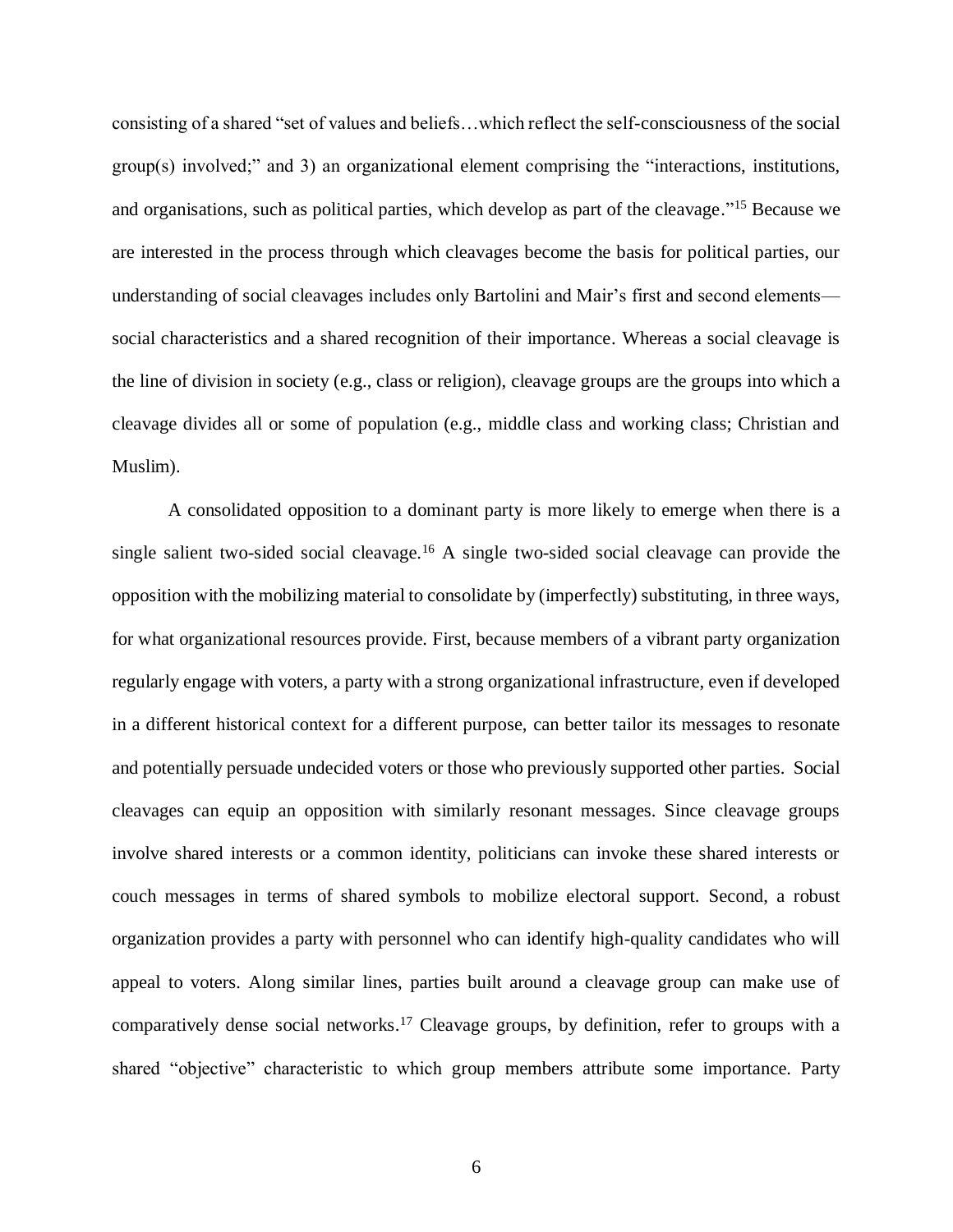activists can rely on social ties within their cleavage group to identify and recruit high-quality candidates. Third, a strong party organization provides a network of activists who can turn out a party's core supporters to vote. A similar logic applies to cleavage groups because their relatively dense social networks can be deployed in service of voter mobilization.

The advantages of mobilizing a cleavage group should not be overstated. Cleavage groups are large, and many members may have either tenuous ties to other group members or strong crosscutting ties to non-members. Additionally, some members may place little weight on their membership in these groups. Moreover, not all identities or groups qualify as cleavage groups; only widely recognized social categories qualify as social cleavages. However, for these groups, mobilizing around a group identity can achieve some of the network functions and provide some of the resonant appeals to which parties would ideally turn to a vibrant organization.

Political entrepreneurs seeking to consolidate opposition to a dominant party using groupbased strategies face three potential scenarios: one in which there is a single salient two-sided cleavage, a second in which there is a multi-sided cleavage (or, equivalently, multiple cross-cutting cleavages), and a third in which there are no salient polity-wide social cleavages. The first scenario is the most likely to lead to effective opposition consolidation. When there is a multi-sided cleavage—such as a religious cleavage involving three or four religious groups, or a class cleavage that divides farmers from the middle class from urban workers—mobilizing around a social cleavage may not readily produce a consolidated opposition. Rather, it may produce multiple opposition groups that view each other with as much suspicion as the dominant party. The same logic applies to the case of cross-cutting cleavages. For instance, assume a polity possesses two cross-cutting cleavages—religion and class—which produce four distinct groups. In such a setting, consolidating the opposition behind one side of one cleavage may be difficult because the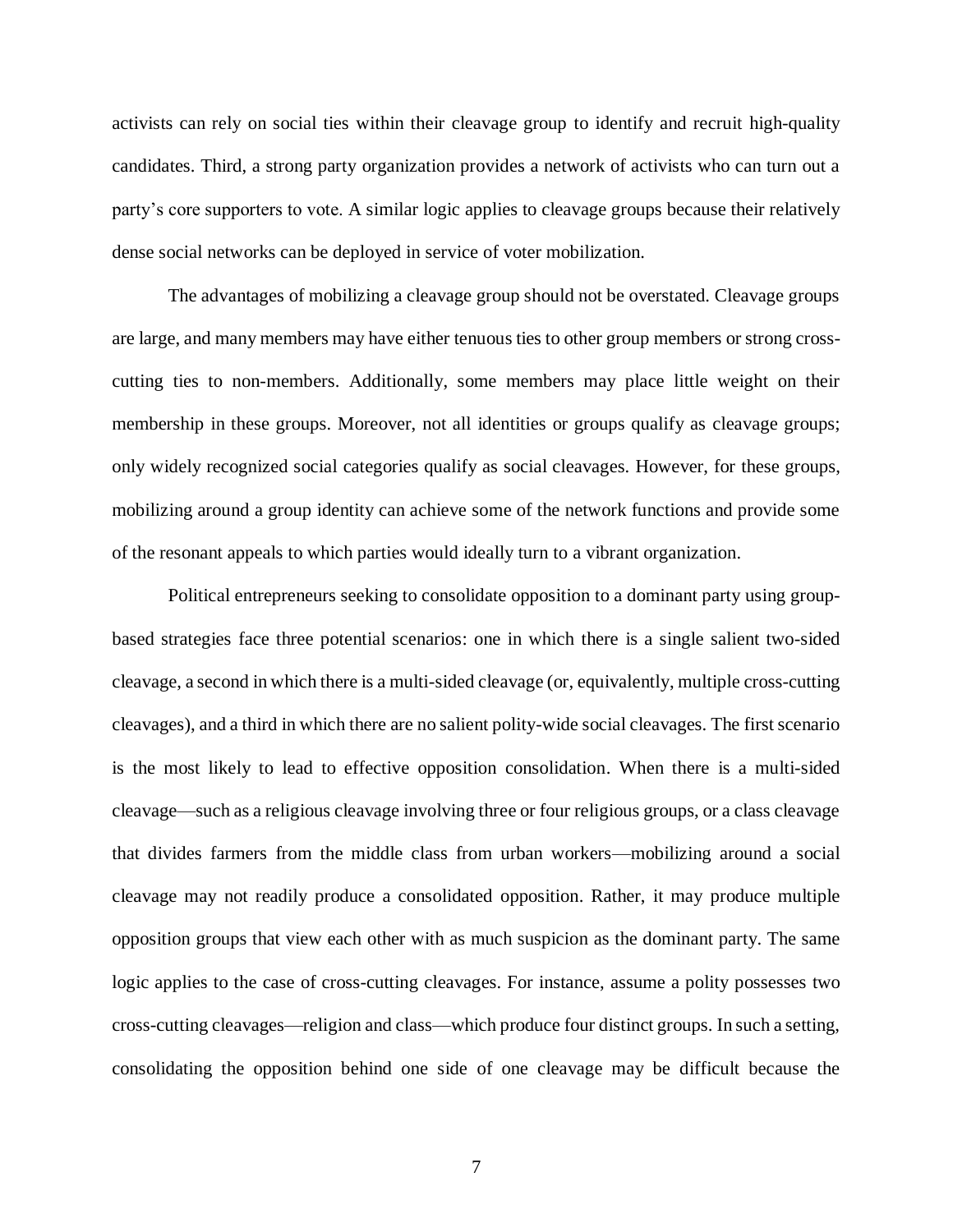dominant party could undercut such an attempt by invoking a different line of cleavage.<sup>18</sup> In contrast, when there is only one two-sided cleavage, consolidating the opposition is likely to be easier. Though a cleavage group may start out politically fractured, uniting a group that shares common interests or a shared identity is easier than unifying groups that lack a pre-existing set of interests or identities. Moreover, when the cleavage is two-sided, by mobilizing one side of that cleavage, a potential opposition party has a built-in opponent in the dominant party, which presumably draws support largely from the other side of the cleavage.

Where there is no salient polity-wide cleavage, an opposition party will face a more difficult time consolidating the opposition vote. A polity may lack a salient polity-wide cleavage for different reasons. Salient cleavages may be highly localized, forcing a party to knit together various cleavage groups to consolidate the opposition and therefore increasing the likelihood that the opposition remains fragmented. Alternatively, there may be no salient social cleavages at all, in which case opposition parties will have to form around charismatic leaders or distributional coalitions promising members the spoils of political power. Though both charisma and spoils constitute possible bases for a party, they are unreliable—depending on a leader's continued appeal and the promises of spoils that may not materialize in the event of repeated electoral losses. In short, when there is a single two-sided social cleavage around which an opposition party can mobilize, its likelihood of consolidating the opposition vote behind it are much greater than under other cleavage configurations.

Finally, it is important to say a word about the origins of social cleavages. Cleavage structures are frequently a function of politics, whether the action of the colonial state<sup>19</sup> or institutions that privilege mobilization along some identity dimension but not others.<sup>20</sup> Nevertheless, these cleavages often precede the onset of mass politics, as in the case of ancestral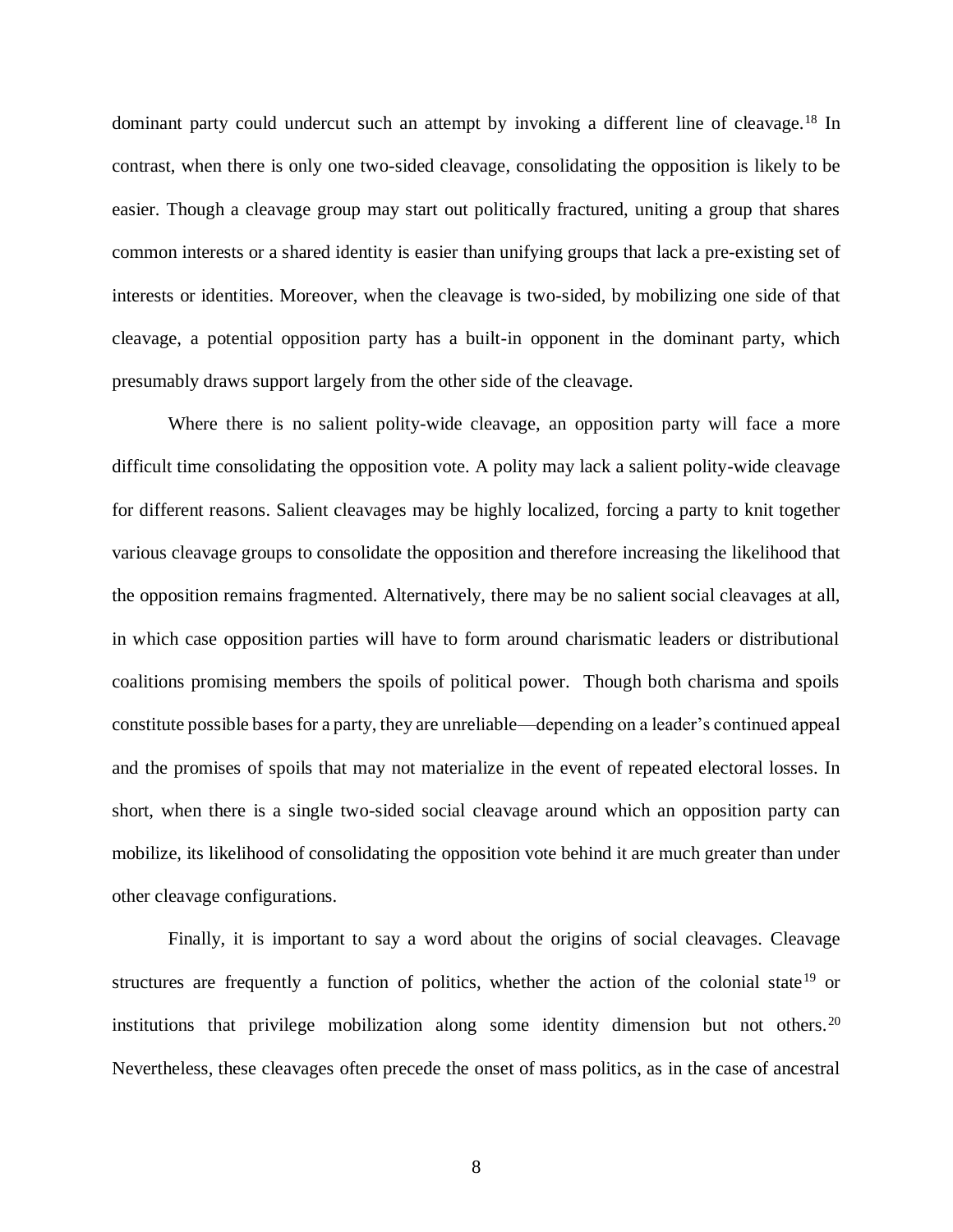cities in Nigeria or language groups in Zambia.<sup>21</sup> In such cases, social cleavages predate party mobilization, and parties can decide whether and how to use such cleavages. Of course, parties can themselves engineer or reinforce social cleavages.<sup>22</sup> However, we find little evidence of opposition parties in India successfully employing this strategy to consolidate the opposition vote.

### **The Empirical Context: India**

Our empirical evidence comes from India. Though India informed some early contributions to the study of dominant parties,  $2<sup>3</sup>$  it has been largely absent from recent debates on single-party dominance. Yet, the Indian National Congress (hereafter Congress) governed India for 39 of the country's first 42 years after independence. A non-Congress government did not serve a full term in office at the national level until the BJP headed governments from 1998 to 2004. <sup>24</sup> We examine variation in the emergence of full-term opposition governments in India's states. Subnational comparison within India is particularly fruitful because states vary considerably in the duration of Congress dominance as well as in their salient social cleavages, party systems, and the linkages between the two. Nevertheless, the common national context—including the uniform use of singlemember district plurality electoral rules—allows for controlled comparison across these politically powerful subnational units.

The bulk of our empirical evidence comes from cases studies of three states. The first, Tamil Nadu, is one of the three major states where single-party dominance ended relatively early, in the late 1960s and 1970s. In Tamil Nadu, Congress dominance ended early because the legacy of a colonial-era organization set the foundation for a credible alternative to Congress that quickly consolidated the opposition vote. The second case is Karnataka, one of the three large states where single-party dominance ended somewhat later, in the 1980s. No colonial-era organization existed,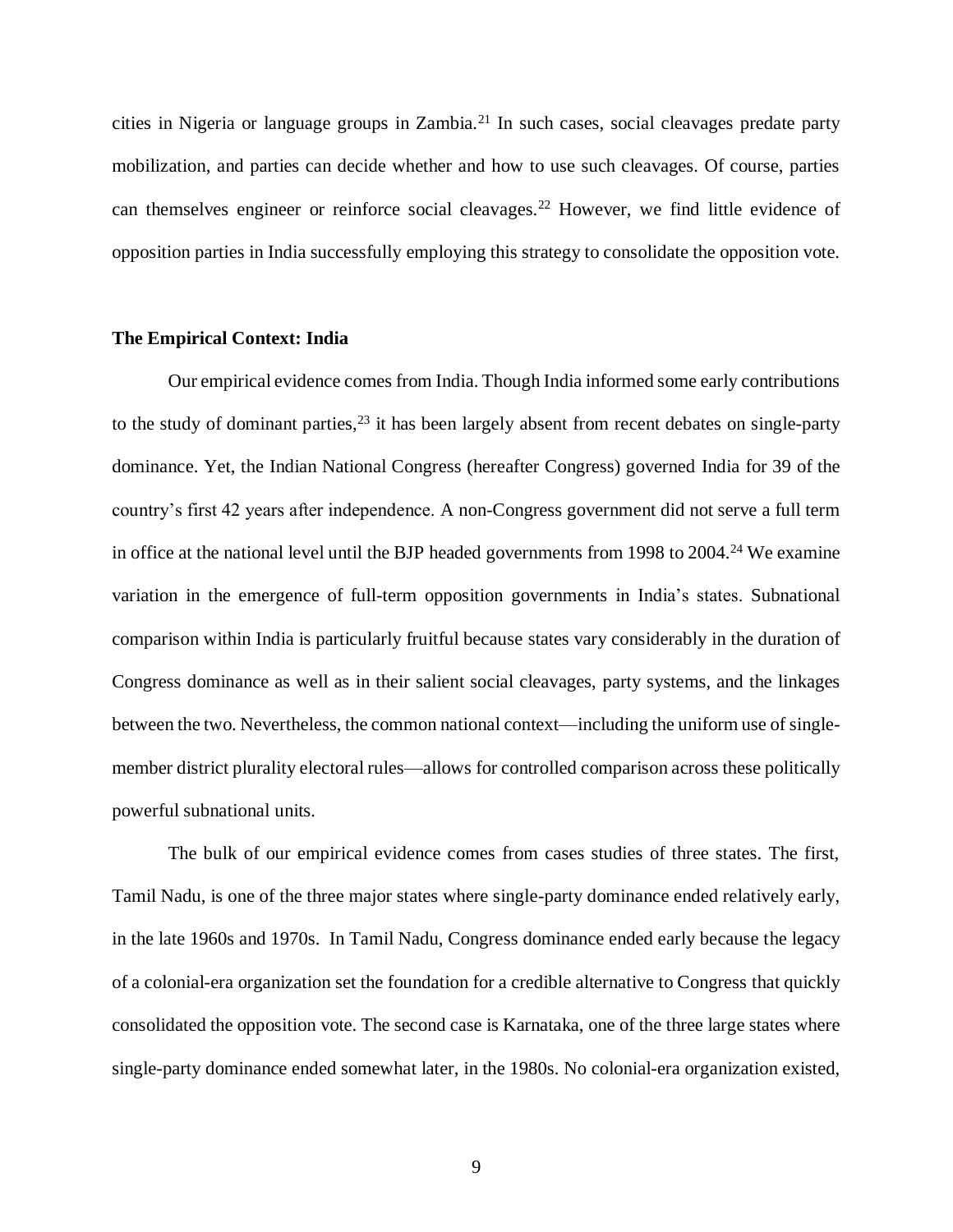but a longstanding social cleavage pitting the state's dominant castes against a coalition of "minority" castes eventually fostered the formation of a large alternative to Congress. Finally, the third case is Uttar Pradesh, one of the nine states where Congress dominance definitively ended in 1990 or later. No colonial-era organizations survived and a variety of social cleavages divided political elites in Uttar Pradesh. Consequently, the opposition remained divided, and single-party dominance did not end until support for the dominant party collapsed.

### **Evidence from India's Major States**

Since our argument emerged inductively from our research, the cases described in the article's next three sections illustrate, rather than test, our argument. However, the case study states are broadly representative of the other states where Congress dominance ended at roughly the same time. To demonstrate the reach of our argument across India, we briefly discuss patterns across all of India's major states, before turning to a statistical analysis. Further discussion of non-case-study states also appears in the appendix, where we outline the states' experiences with single-party dominance, the presence (or absence) of colonial-era parties, and the cleavage configuration.

Across Indian states, full-term opposition governments tended not to emerge until a single opposition party was large enough to win a (near) legislative majority. As Table 1 shows, Congress dominance ended in nine of fifteen states with an opposition government that won a single-party majority. In two more states, an opposition party was a few seats short of a majority. Among the remaining states, no party was ever truly dominant in Kerala; single-party dominance ended largely through the dominant party's near-complete collapse in Bihar and Uttar Pradesh; and a coalition government displaced a still strong dominant party in Maharashtra. Most often, the key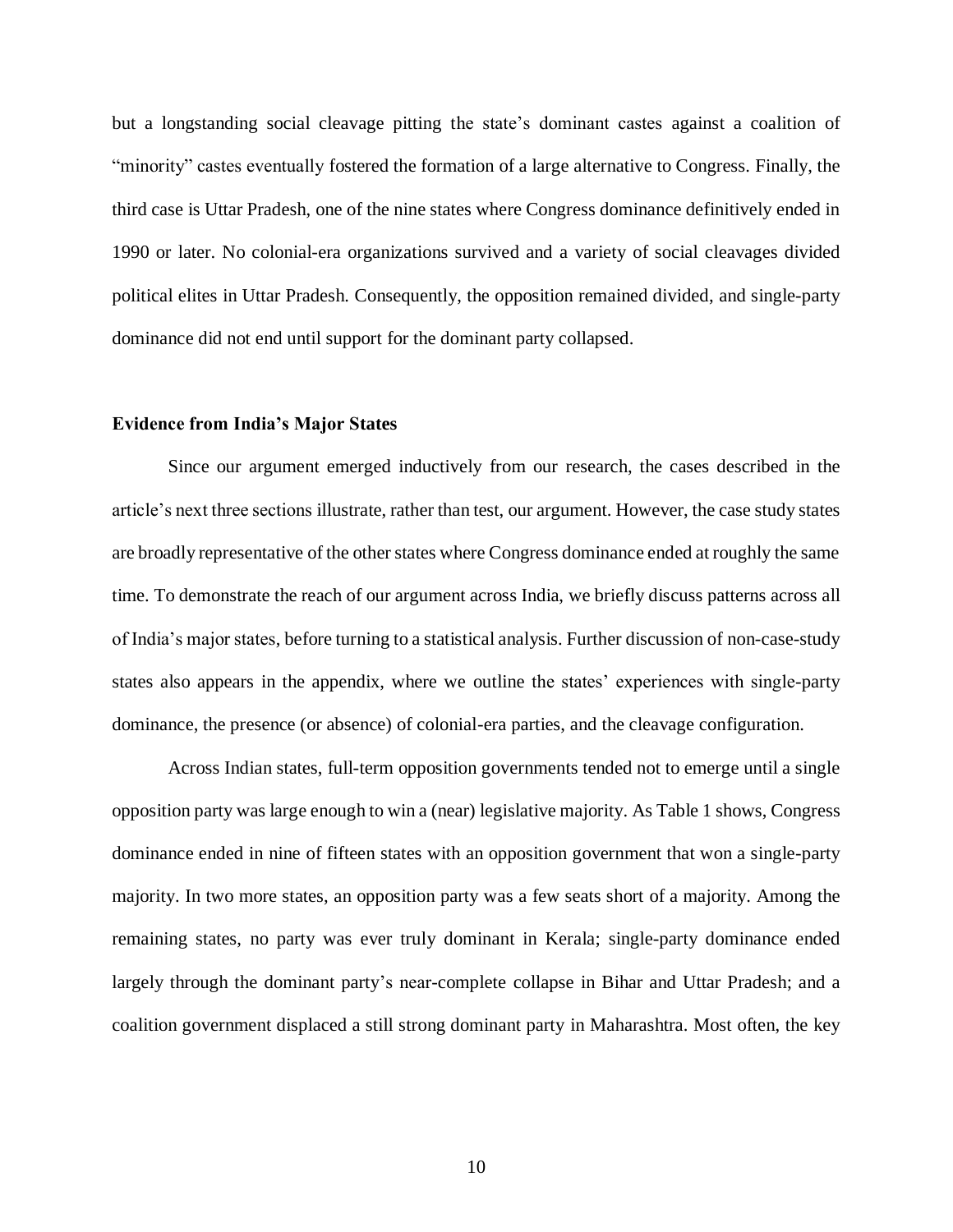to durably ending single-party dominance was the consolidation of the opposition vote behind one large party.

### **[Table 1 about here]**

What then explains variation in when and where oppositions consolidated behind a single party? First, the presence of pre-democratic political organizations (other than Congress) influenced the emergence of a full-term opposition government because inherited organizational structures and ideational legacies gave nascent opposition parties a major advantage in consolidating the opposition vote. However, few Indian states actually inherited opposition parties that were active in the colonial area. In some areas, primarily those under princely rule that did not permit organized politics, few political organizations outside of Congress existed. In other areas, the dominant party's main colonial-era competitor—the Muslim League—effectively ceased to operate in India after independence, when much of the Muslim League leadership decamped for Pakistan. Among the few states that inherited parties that engaged in mass mobilization during the colonial era, these parties—the Dravida Munnetra Kazhagam (DMK) in Tamil Nadu and the Communist Party of India (CPI) in Kerala and West Bengal—expanded relatively quickly at the expense of opposition rivals and displaced India's dominant party comparatively early.

Second, the opposition consolidated somewhat more quickly behind a single party where there was a single two-sided social cleavage. In the Indian context, our discussion of social cleavages focuses overwhelming on caste (or *jati*), endogamous social groupings historically associated with hereditary professions. Where a single two-sided social cleavage could be found, this cleavage was a convenient vehicle for consolidating political opposition, especially if Congress was associated with one side of that cleavage. States with a single two-sided cleavage varied in the nature of their social cleavages; some were rivalries between demographically small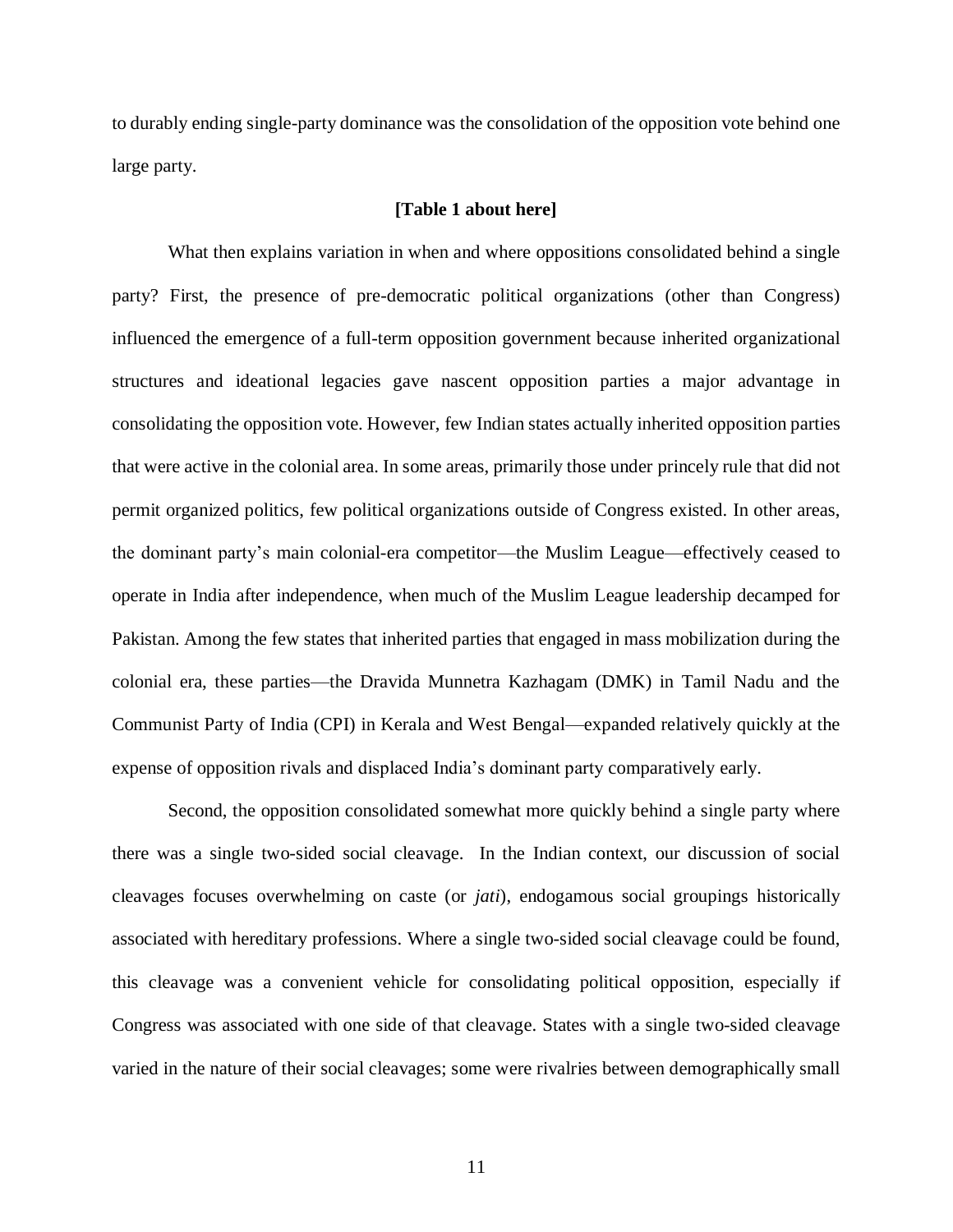but elite groups who sat atop patronage networks of subordinate social groups (e.g., Andhra Pradesh) while others pitted demographically large groups against one another (e.g., Karnataka). The remaining states—those where there was not a single two-sided cleavage—also varied considerably in their cleavage configurations. In some cases, there was no salient state-wide cleavage because the upper castes were politically hegemonic (e.g., Odisha) or there were multiple salient cleavages that varied from place to place within the state (e.g., Assam). In other cases, there were multiple salient state-wide cleavages, as when both religion and caste were important (e.g., Punjab, Kerala). The presence of a single two-sided cleavage typically enabled the opposition to consolidate more quickly than in states with multiple cleavages or no salient state-wide cleavage.

Next, we present a simple statistical analysis in which India's fifteen major states are our units of analysis. Our dependent variable, *Dominant party duration,* is the number of years elapsed between India's first state elections (in 1951-52) and the beginning of the first full-term government headed by a party other than Congress. Our two independent variables of interest are *Colonial organization*, a dummy for whether the state had a major party or organization (other than Congress) that was active in politics both before and after independence, and *Two-sided cleavage,* a dummy for whether there was a single two-sided social cleavage (as opposed to multiple cleavages or no single state-wide cleavage) among the political class. Model 1 in Table 2 presents the results of an OLS regression in which *Colonial organization* and *Two-sided cleavage*  are the two predictors of *Dominant party duration.* The coefficient on *Colonial organization* is sizeable and statistically significant. The coefficient on *Two-sided cleavage* is smaller and falls short of statistical significance, though the p-value is relatively small ( $p = 0.12$ ).

In model 2, we control for three plausible alternative explanations for the duration of Congress dominance. First, dominance could end earlier in places where the dominant party was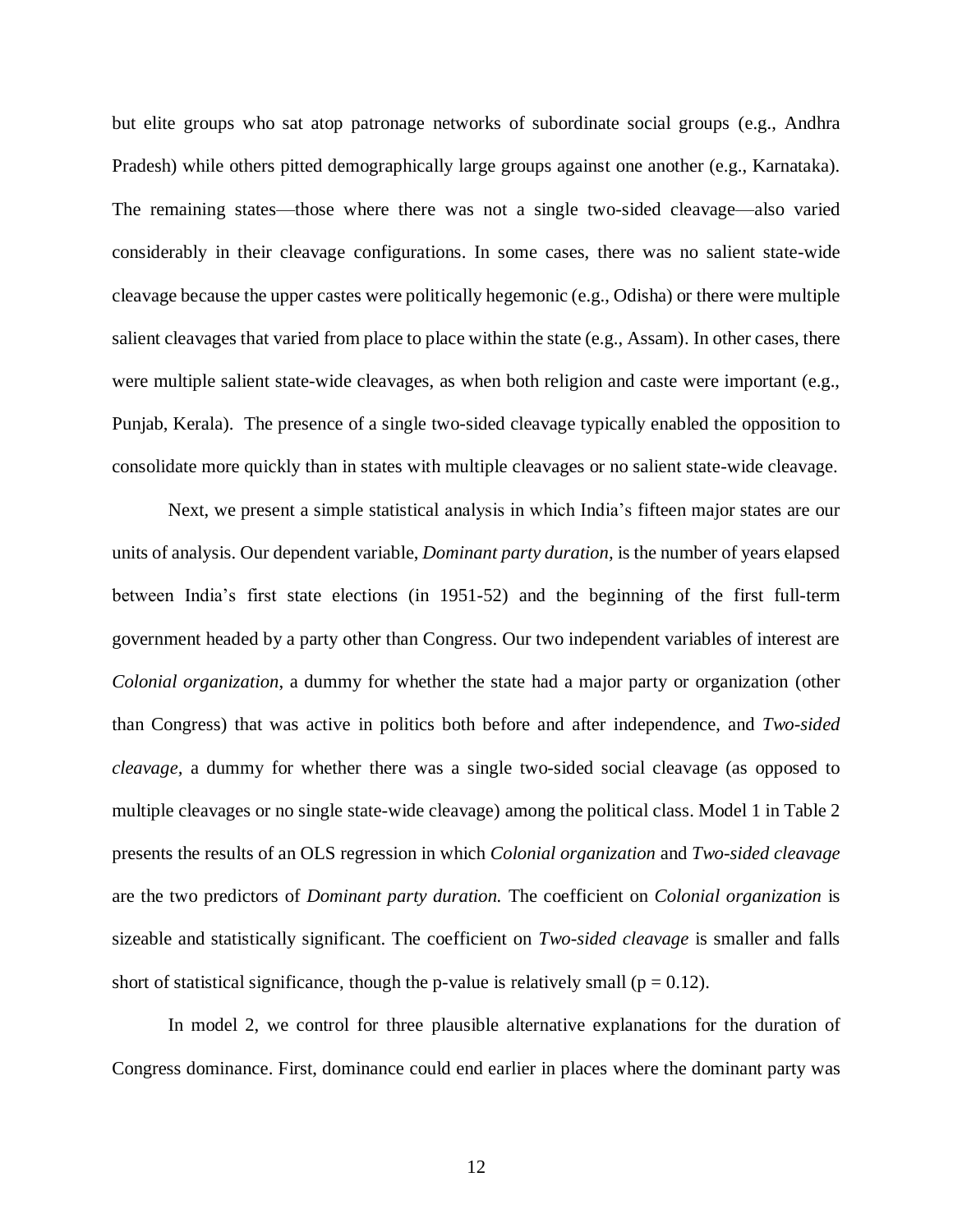less dominant from the start, whether because it appealed to a narrower segment of the population or was organizationally weaker. We thus include *Congress vote*, a measure of Congress' statelevel vote share in the 1957 state elections. We use 1957 rather than 1951-52 because state boundaries changed radically in 1956. Second, single-party dominance might end earlier in places where Congress' opposition was initially less fragmented. In other words, levels of opposition consolidation at the outset of the democratic era might explain later opposition consolidation and the duration of dominance. To account for this, we include *Opposition ENP,* the effective number of opposition parties in 1957.<sup>25</sup> Finally, because Congress had less opportunity to organize in areas under princely rule, as opposed to direct British rule, single-party dominance might end earlier in areas that were largely under princely rule. *Princely rule* is a dummy variable indicating whether a sizeable portion of a state was under princely rule before independence.

#### **[Table 2 about here]**

With the addition of controls, *Colonial organization* remains statistically significant, though the coefficient is slightly smaller. The size of the coefficient on *Two-sided cleavage* is larger and statistically significant. The coefficients on the control variables are rather small and not statistically significant, though the coefficients on *Congress vote* and *Opposition ENP* are in the expected directions and have relatively small p-values of around 0.15. The weak findings with respect to *Opposition ENP* should allay concerns that the same set of factors that shape a state's cleavage structure also directly account for where the opposition was most likely to consolidate. If the same factor explained both the cleavage structure (which we observe around the time of independence) and the duration of single-party dominance (but not through the cleavage structure), then we should presumably observe both the cleavage structure taking root and the beginnings of opposition consolidation at the same time, shortly after independence. Yet,

13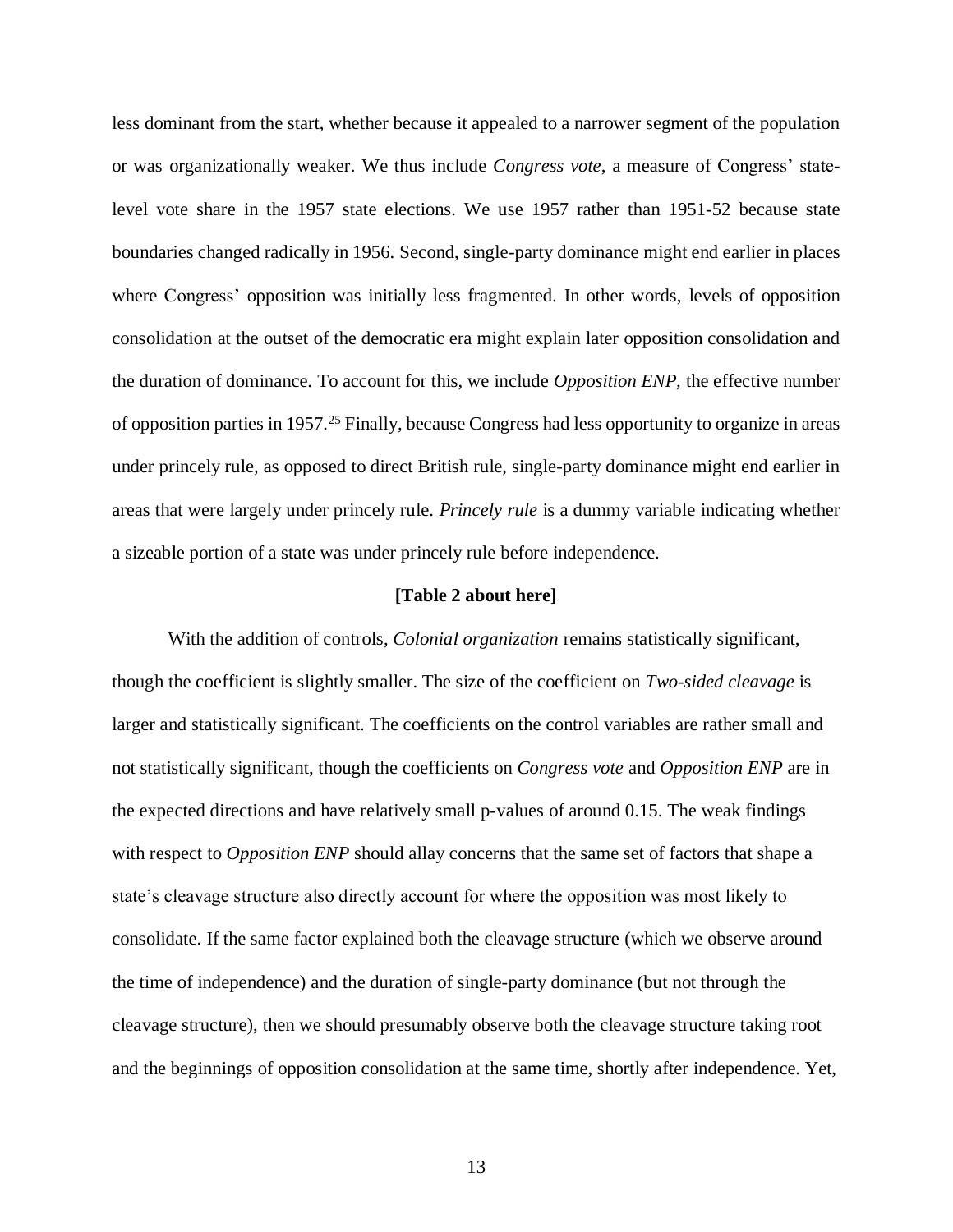although our coding of *Two-sided cleavage* reflects the cleavage structures in the late colonial and immediate post-colonial period, we do not find evidence that states with more consolidated oppositions in the early post-independence period (that is, higher values of *Opposition ENP*) have significantly shorter periods of single-party dominance. In other words, by the early postindependence period, the cleavage structure was evident but oppositions remained highly fragmented in all states, even in the places where oppositions would soon consolidate. Opposition consolidation occurred well after the salient social cleavages emerged. For the same factor (or factors) to shape both cleavages and single-party dominance, those factors would need to shape social cleavages in the late 1940s and early 1950s but not influence opposition consolidation and the end of single-party dominance until decades later. Though such a scenario is possible, our findings are more consistent with the conjecture that a variety of antecedent factors shaped the cleavage structure across India's states at independence, when the opposition in most states was highly fragmented. In those places where politicians could build on a single two-sided cleavage, they more quickly fashioned parties that crowded out other opposition parties and successfully challenged the dominant party.

Given the small number of observations and our relatively blunt measures, we conduct a series or robustness tests, which are presented in the appendix. First, we re-ran the models, each time dropping a different state from the analysis to ensure that no one state drives the statistical results. Second, because *Two-sided cleavage* requires qualitative coding, and some might disagree with any individual coding, we re-ran the analyses changing the coding for *Two-sided cleavage* for each state one by one. For the most part, our results do not change. Third, we included a variety of economic indicators as controls. Having shown that our argument applies broadly across India, we now turn to our cases.

14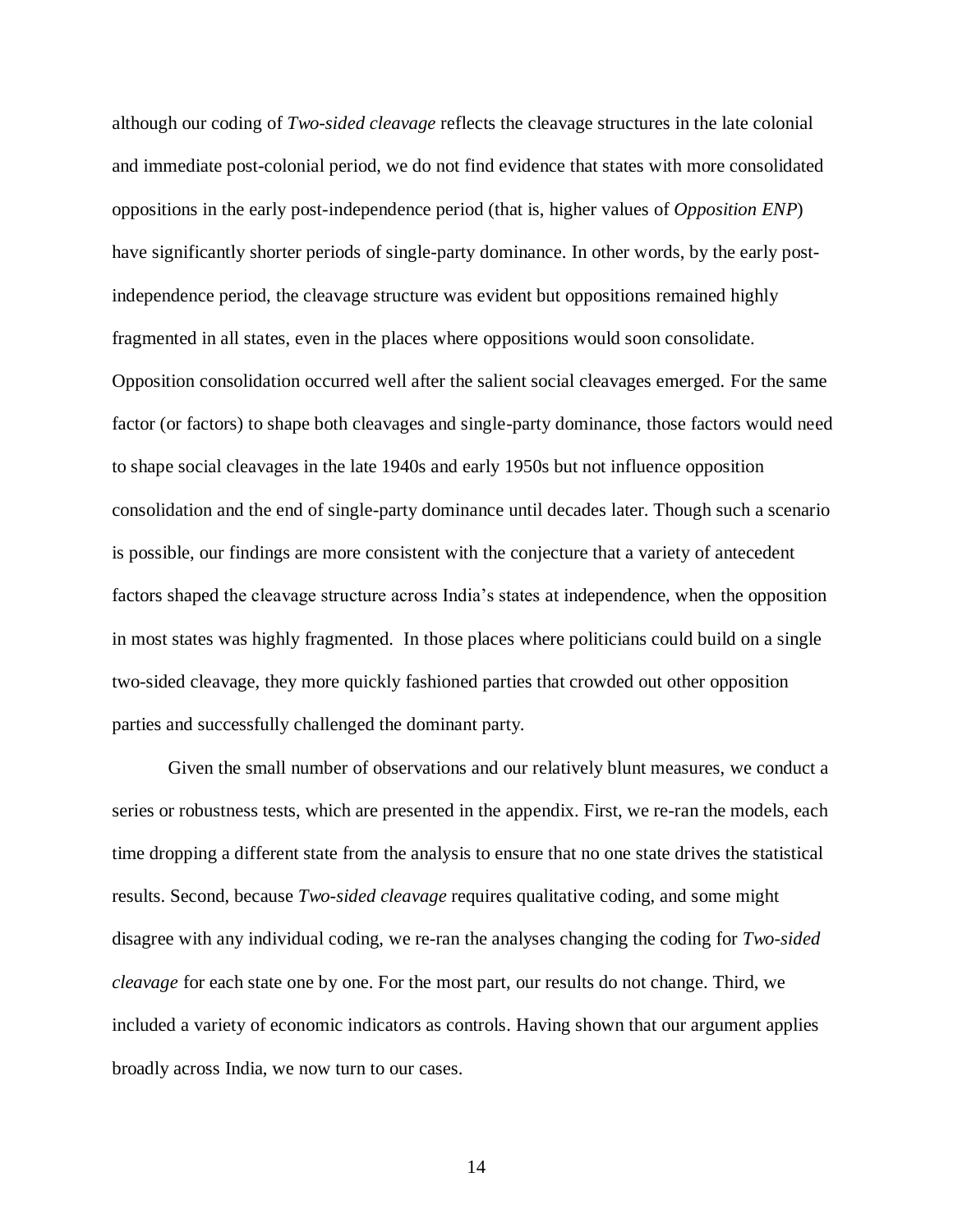#### **Tamil Nadu's Early Opposition: Colonial-Era Organization**

In Tamil Nadu, a viable opposition government emerged early. In 1967, the Dravida Munnetra Kazhagam (DMK) decisively defeated Congress in state elections and came to power with a single-party majority, becoming the first Indian state where a non-Congress government served a full term. The DMK's deep organizational roots in the colonial era enabled the early emergence of a viable opposition in Tamil Nadu. Although the DMK was not founded until 1949, its organizational roots dated back more than thirty years earlier to both the Justice Party and the Self-Respect Association. Thanks to these roots, the DMK inherited organizational and ideational resources that provided it with a robust organization and a unique "subculture" from which to draw high-quality candidates and dedicated activists.<sup>26</sup> These resources enabled the DMK to effectively challenge Congress dominance earlier than in most other states.

By the early twentieth century, the British had recruited primarily Brahmins into the colonial bureaucracy in the Madras Presidency, which today contains Tamil Nadu and parts of several other states. In response, disaffected landowning non-Brahmin elites established the Justice Party in 1916 to mobilize for non-Brahmin quotas in the colonial bureaucracy. In the context of a highly restricted franchise, the Justice Party quickly gained traction as an electoral force, governing the Madras Presidency from 1920 to 1926 and then again from 1930 to 1937. But, by the late 1930s, the Justice Party's fortunes began to wane. As the franchise expanded, the Justice Party declined electorally because the tiny elite that dominated its ranks evinced little interest in establishing a broader base of support.

Meanwhile, a social movement called the Self-Respect Association began operating in parallel to the Justice Party, drawing upon and ultimately radicalizing the Justice Party's anti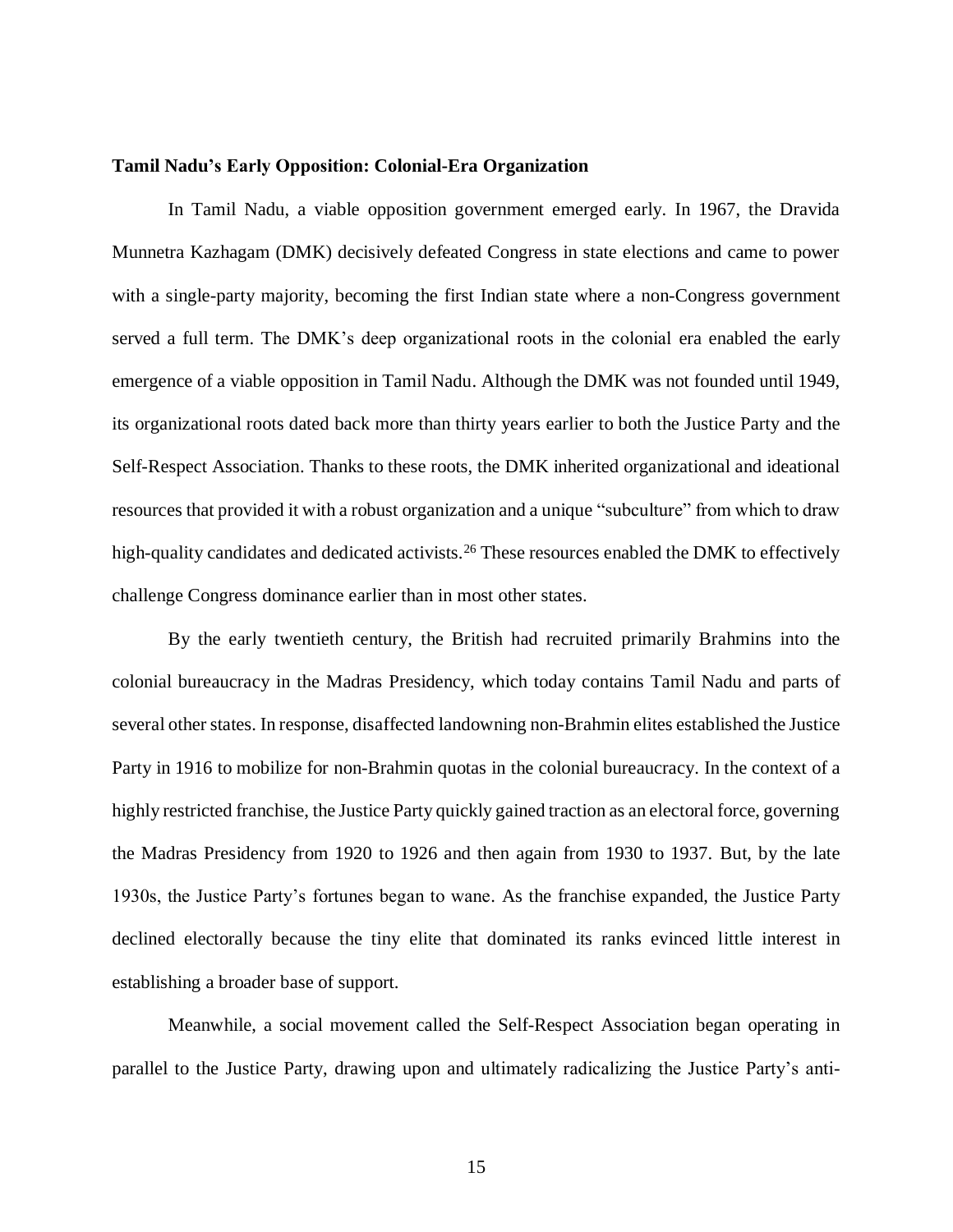Brahminical ideology. The Self Respect Association was founded in 1926 by a former Congressman, E.V. Ramaswami Naicker (known as Periyar), who was disillusioned with Brahmin dominance in Congress. By advocating atheism and the abandonment of Hindu ritual, Periyar took radical aim at the Hindu social order. The Association demonized North Indians, who were accused of imposing Brahminical Hinduism on South India. The Self-Respect Association fused the Justice Party's anti-Brahminical ideology with an ethnic Tamil nationalism, nurturing what would become known as the Dravidian ideology that the DMK would eventually espouse. In 1937, the Self-Respect Association merged into the Justice Party. To make a clean break with the Justice Party's elite past, the Justice Party rebranded itself as the Dravidar Kazhagam (DK) in 1944 and formally withdrew from electoral politics to focus on social transformation. One of the DK's leaders, C.N. Annadurai, later gained prominence within the movement by projecting a less radical image that would appeal to a wider audience. He embraced independence, tilted the blend of Dravidian ideology towards issues of language and culture, and softened the organization's opposition to religion.<sup>27</sup> In 1949, Annadurai split from the DK to launch the DMK, taking with him a majority of the DK's supporters.<sup>28</sup> Unlike the DK, however, the DMK explicitly aimed to win power through elections.

Across India at this time, most opposition parties were newly formed and organizationally weak, often having emerged out of factional fights within Congress. The DMK was, instead, a party with a dedicated cadre of workers schooled in the Dravidian movement and Periyar's social reform agenda. In service of that agenda, the DMK used is organizational might to launch frequent mass agitations throughout the 1950s, often in protest of central government plans to impose the use of Hindi.<sup>29</sup> It also led a major campaign against a craft education scheme seen as reinforcing traditional caste occupations. The DMK engaged with the electorate through a variety of media,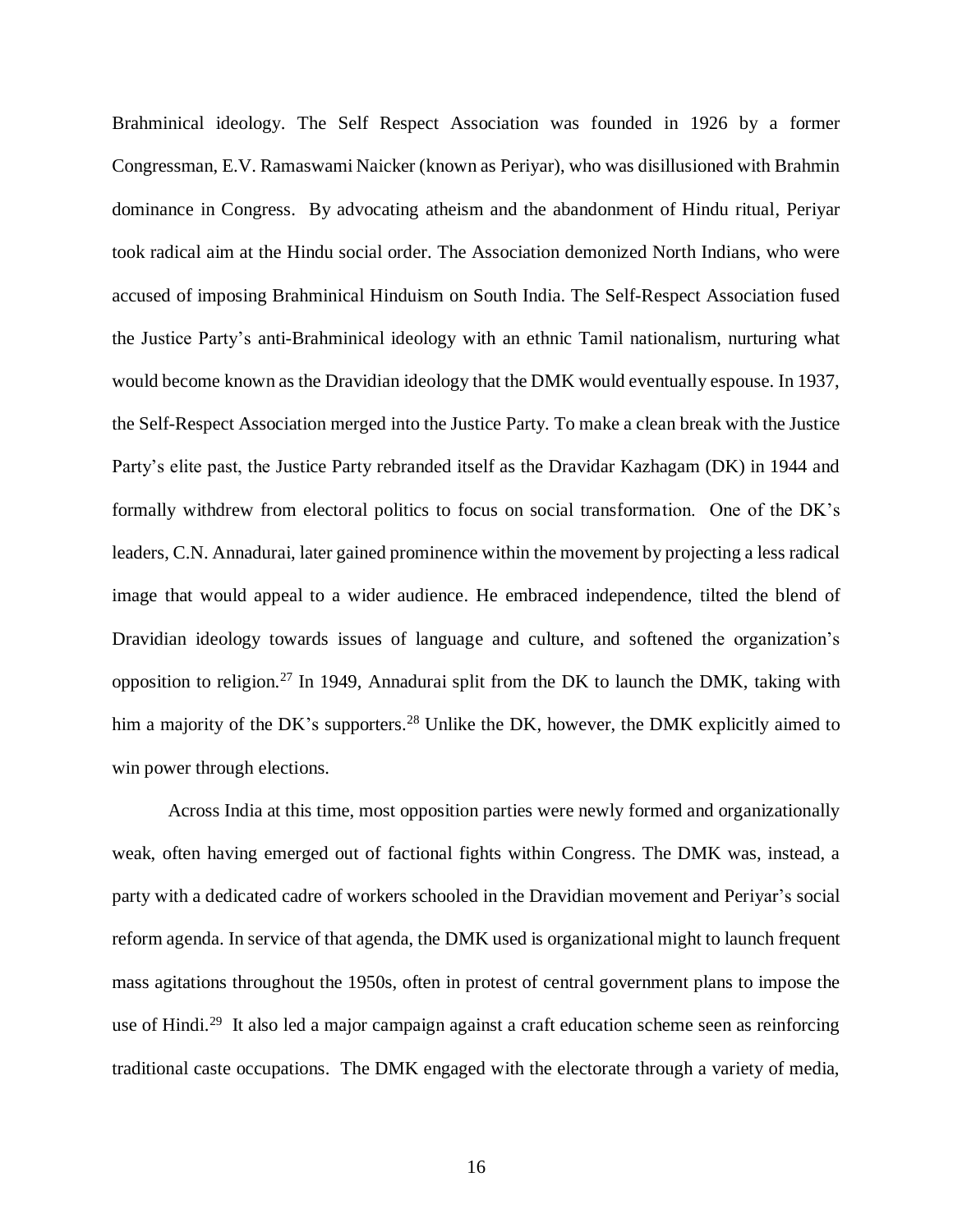"through films, books, pamphlets, speeches, dramas, poems, songs, or newspapers. Committed young people often went to the remotest corners of the state to spread DMK ideas and to establish reading rooms and DMK branches."<sup>30</sup> The party's routinized and democratic internal structures allowed the DMK to incorporate leaders from the state's many caste groups.<sup>31</sup> Consequently, the DMK developed a highly committed set of activists possessing a genuine commitment to social reform. Drawing on its well-developed organization, the DMK's rise to power in Tamil Nadu was meteoric. Its vote share increased from 13% in 1957, when it first contested state elections, to 27% in 1962 and 41% in 1967, when it came to power and brought Congress dominance to an end. By 1967, the DMK had established itself as the state's premier opposition party, marginalizing its opposition rivals. As part of the opposition election alliance that it headed in 1967, the DMK contested 74% of the state's seats, leaving only a quarter of the seats to the state's other opposition parties.

Without an existing organizational base upon which to build, the DMK could not have expanded nearly as quickly as it did.<sup>32</sup> Neither of Tamil Nadu's other opposition parties— Swatantra and the two communist parties—could match the DMK in terms of organizational development. Swatantra was poorly organized, and its activities outside of elections were limited. The communists were better organized, but active in just a few pockets of the state. Where both the DMK and the communists were active, the DMK quickly edged out the communists, in part thanks to the resonance of the DMK's Dravidian appeals. Whereas the communists' upper caste leaders and class-based appeals often fell flat, the DMK's appeals to caste grievances and linguistic pride—honed over the previous decades—successfully mobilized many voters.<sup>33</sup> The DMK's organizational roots, both as an electoral force and as part of social movement that engaged deeply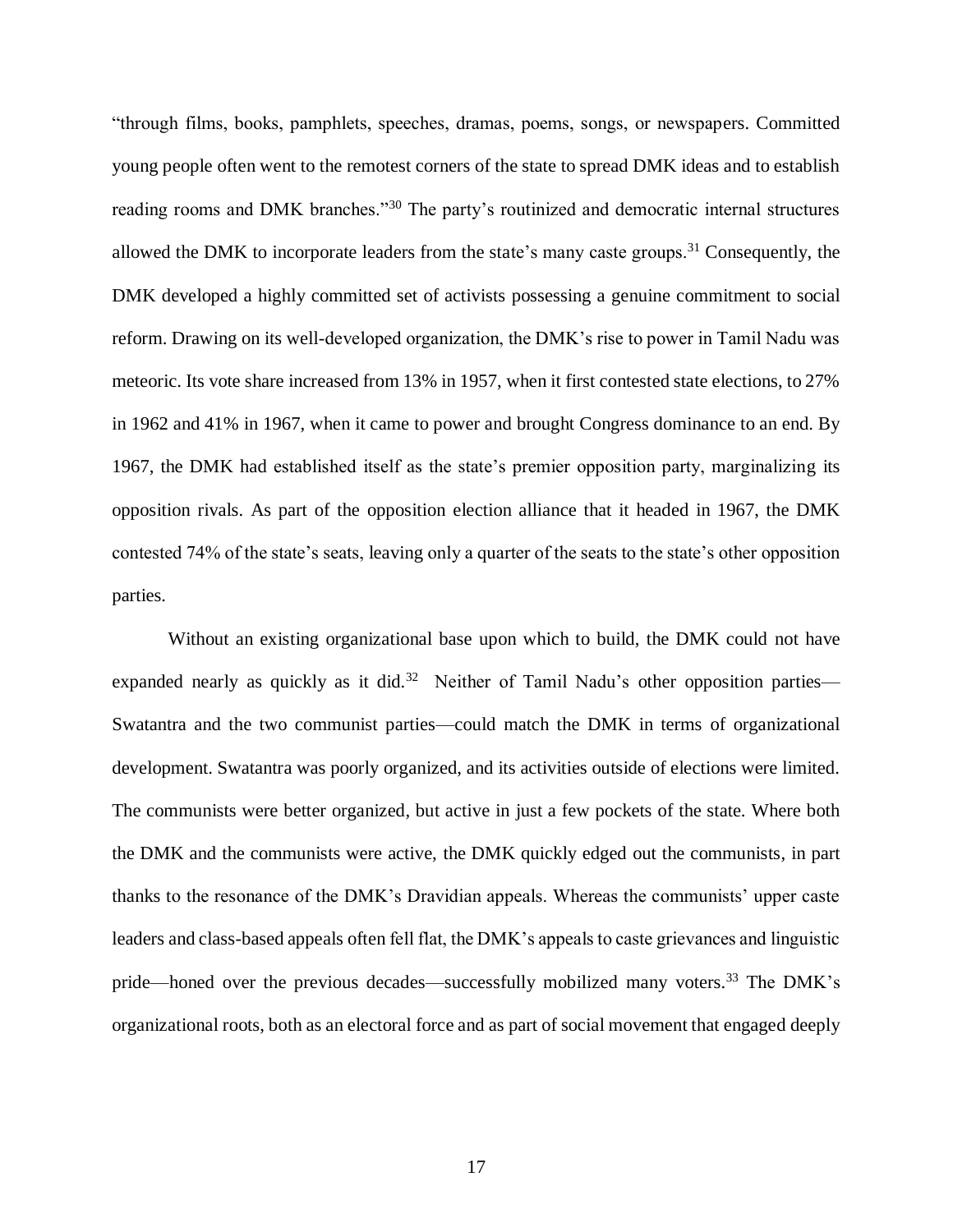with the public, gave it an organizational advantage with the electorate that its rivals did not possess.

#### **Karnataka's Middling Opposition: A Dominant Cleavage**

In Karnataka, a viable opposition government emerged at a middling stage—later than in Tamil Nadu but earlier than in Uttar Pradesh. Although the opposition did not have an organizational inheritance from the colonial period on which to build, it benefited from the presence of a single two-sided social cleavage around which it could mobilize, one that pitted the state's dominant castes against a coalition of so-called "minority" castes.

Present-day Karnataka took shape in 1956, created from the princely state of Mysore and parts of the princely state of Hyderabad as well as parts of the direct-rule provinces of Bombay, Madras and Coorg. The largest part of Karnataka came from the princely state of Mysore, whose politics largely defined post-independence Karnataka. Although Mysore permitted a greater degree of representative government than most other colonial-era princely states, it allowed little popular mobilization or organization building that could later provide incipient opposition parties with an independent organizational base. Upon independence, the princely house of Mysore acceded to the Union of India and a Congress cabinet took power. In 1956, the present-day state of Karnataka was formed as a result of the linguistic reorganization of India's states. Unlike Tamil Nadu, Karnataka came into being in 1956 without any history of serious Congress opposition and few ideological or organizational resources with which the opposition could mobilize voters.

However, during the colonial period, an important cleavage emerged between the state's smaller, subordinate castes and its dominant castes, the Vokkaligas and Lingayats, who constituted nearly a third of the population and represented the state's wealthier landowning communities.<sup>34</sup>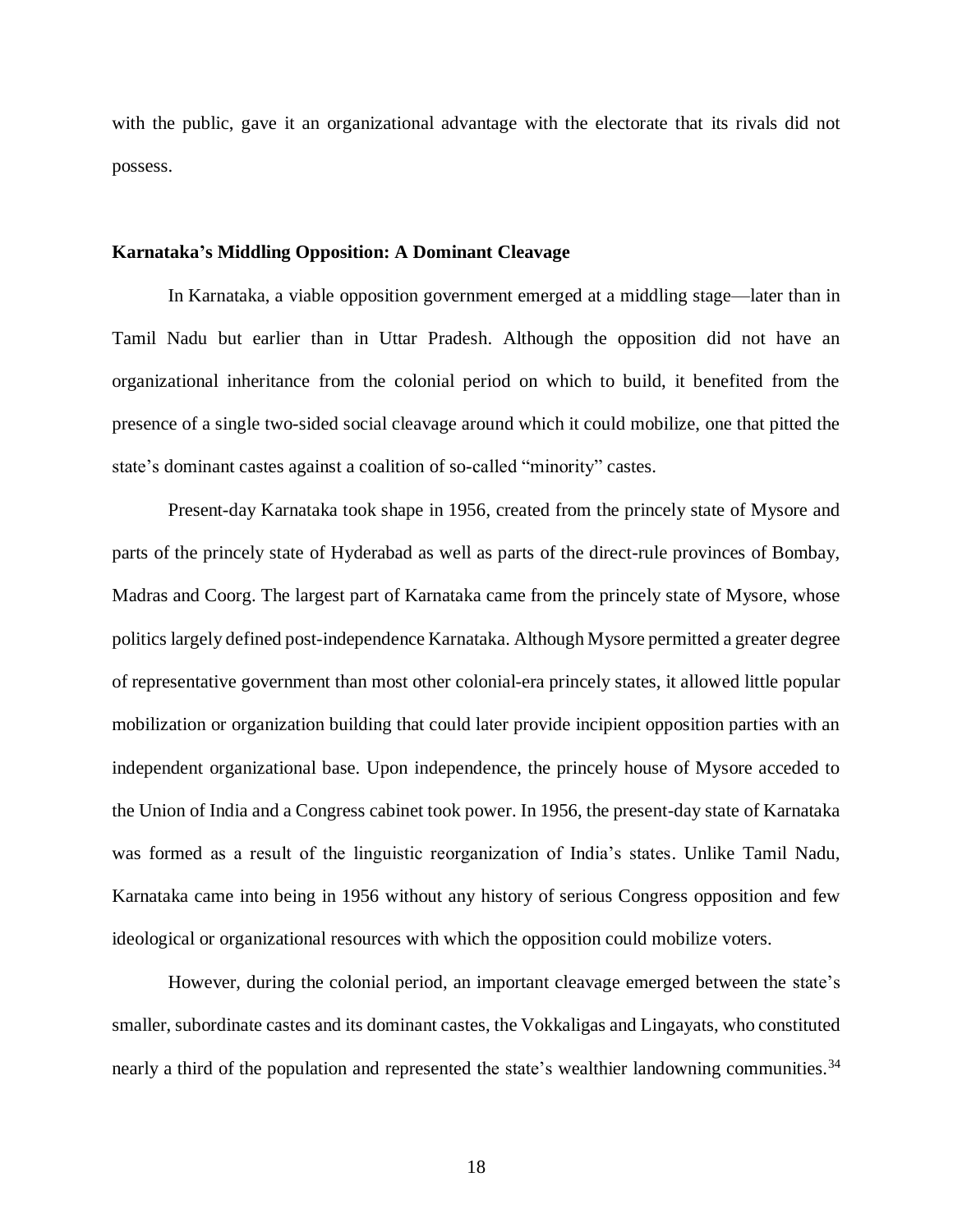This cleavage originated well before the advent of mass politics in Mysore. Under the British, Brahmins dominated the civil administration in Mysore's urban areas, while the Vokkaliga and Lingayat castes were socially dominant in rural areas.<sup>35</sup> In most parts of rural Mysore, these two castes were historically powerful, holding the influential positions of hereditary village headships since at least the early nineteenth century.<sup>36</sup> M.N. Srinivas, in his celebrated study of the village of Rampura in Mysore, notes the numerical and social dominance of the Vokkaligas as well as the ritual dominance of the Lingayats and the remaining Brahmins who had not departed for the city.<sup>37</sup>

The Karnataka Provincial Congress Committee (KPCC) emerged in 1910 but forged only tenuous links with the wider nationalist movement because Congress leadership deliberately eschewed mobilization in princely states. In Mysore's first election in 1937, based on a limited franchise, non-Brahmin notables won a commanding victory. The Brahmin-dominated KPCC subsequently sought a rapprochement with the Vokkaligas and Lingayats, who were encouraged to lead both the KPCC and the representative assembly. Once this alliance had been struck, Brahmins, Vokkaligas, and Lingayats united in the task of demanding more representative government. Throughout the remaining colonial era, no political competition emerged because the Mysore royal house was unwilling to devolve substantial governing powers, Congress leaders lacked interest in promoting political mobilization in princely states, and the alliance between Brahmins, Vokkaligas, and Lingayats created a united front among dominant castes.

The visibility of Vokkaliga-Lingayat dominance in rural areas—where most people lived—created a clear focal point for discontent among non-dominant groups who often felt that, in village settings, "they have no protection against the bullying and exploitation on the part of men of the dominant caste."<sup>38</sup> Throughout the 1950s, Congress cemented its linkages with the dominant Lingayat and Vokkaliga castes in rural areas, and these castes progressively dominated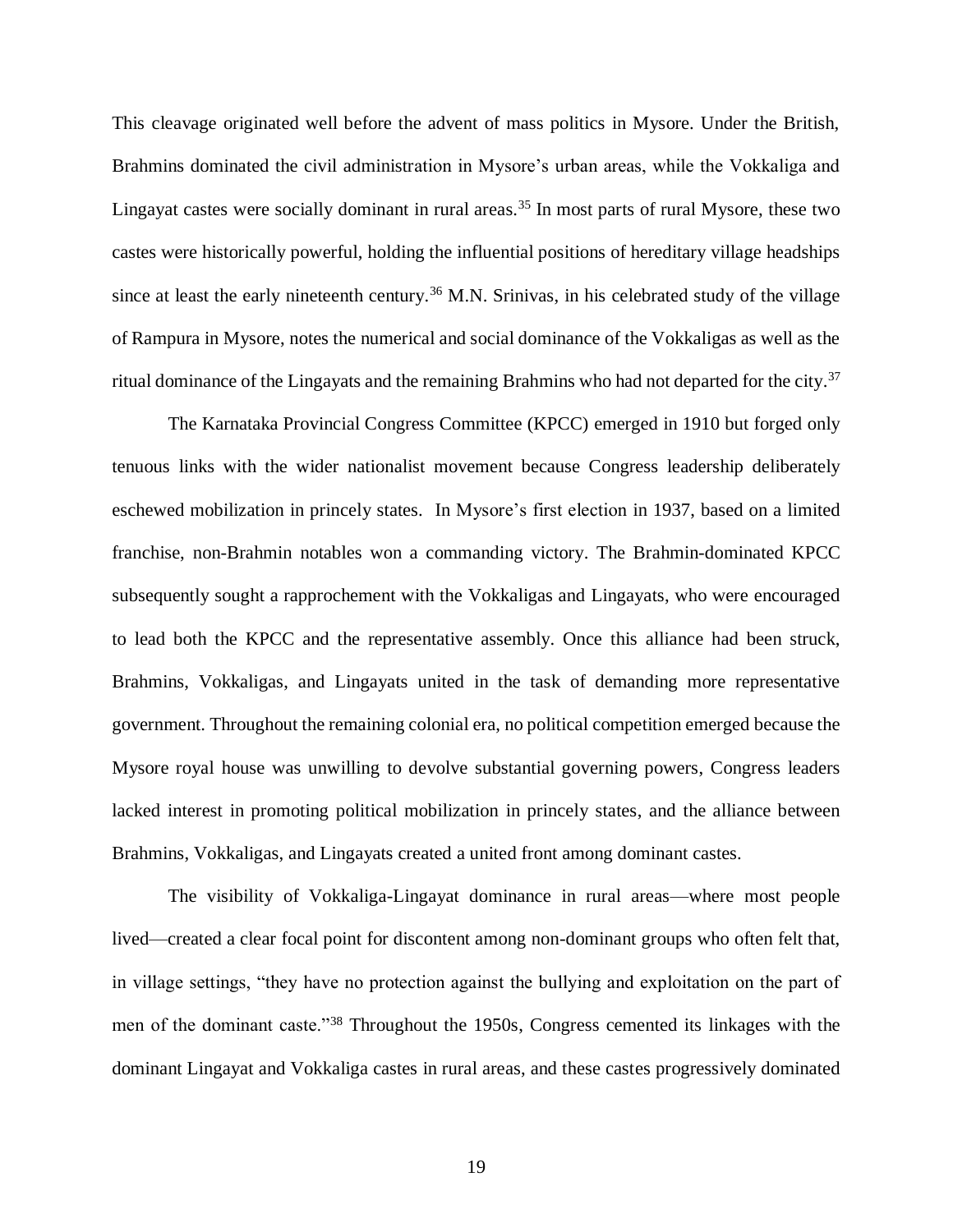state politics, particularly as the importance of the numerically small, increasingly urban Brahmins faded.

The strategy of mobilizing the non-dominant castes against Vokkaliga-Lingayat domination first took shape following a major split in Congress. Before that, opposition to Congress was fragmented and poorly organized. In the 1960s, Congress' chief rival was the Praja Socialist Party (PSP), which drew some support from Vokkaligas dissatisfied with the Lingayats' place within Congress.<sup>39</sup> But the PSP never won more than 15% of the vote. Then, in 1969, Congress split into two factions, one led by Prime Minister Indira Gandhi—Congress (R)—and the other dominated by Congress state party bosses, Congress (O). Many Lingayats and Vokkaligas sided with Congress (O). Within the state legislature, Congress (O) retained enough support to remain in power in Karnataka, essentially becoming an opposition government. Following the split, Devraj Urs, a second-rank cabinet member from a numerically small caste, was the first politician of any stature to support Indira Gandhi. When Congress (R) won national elections in 1971, a flood of Congress (O) leaders defected to Congress (R), bringing down the short-lived opposition government and strengthening Congress (R)'s hand ahead of fresh state elections.<sup>40</sup>

Upon Congress (R)'s victory in the 1972 state elections, Gandhi appointed Urs to the position of Chief Minister. Urs sought to exploit the division between the dominant and nondominant castes by mobilizing the state's traditionally subordinate castes against a Congress (O) that was visibly associated with Vokkaliga and Lingayat dominance. Urs targeted non-dominant castes with political appointments and focused on policies related to housing and land reform that appealed to the poorer segments of the dominant castes. By the late 1970s, this strategy bore fruit;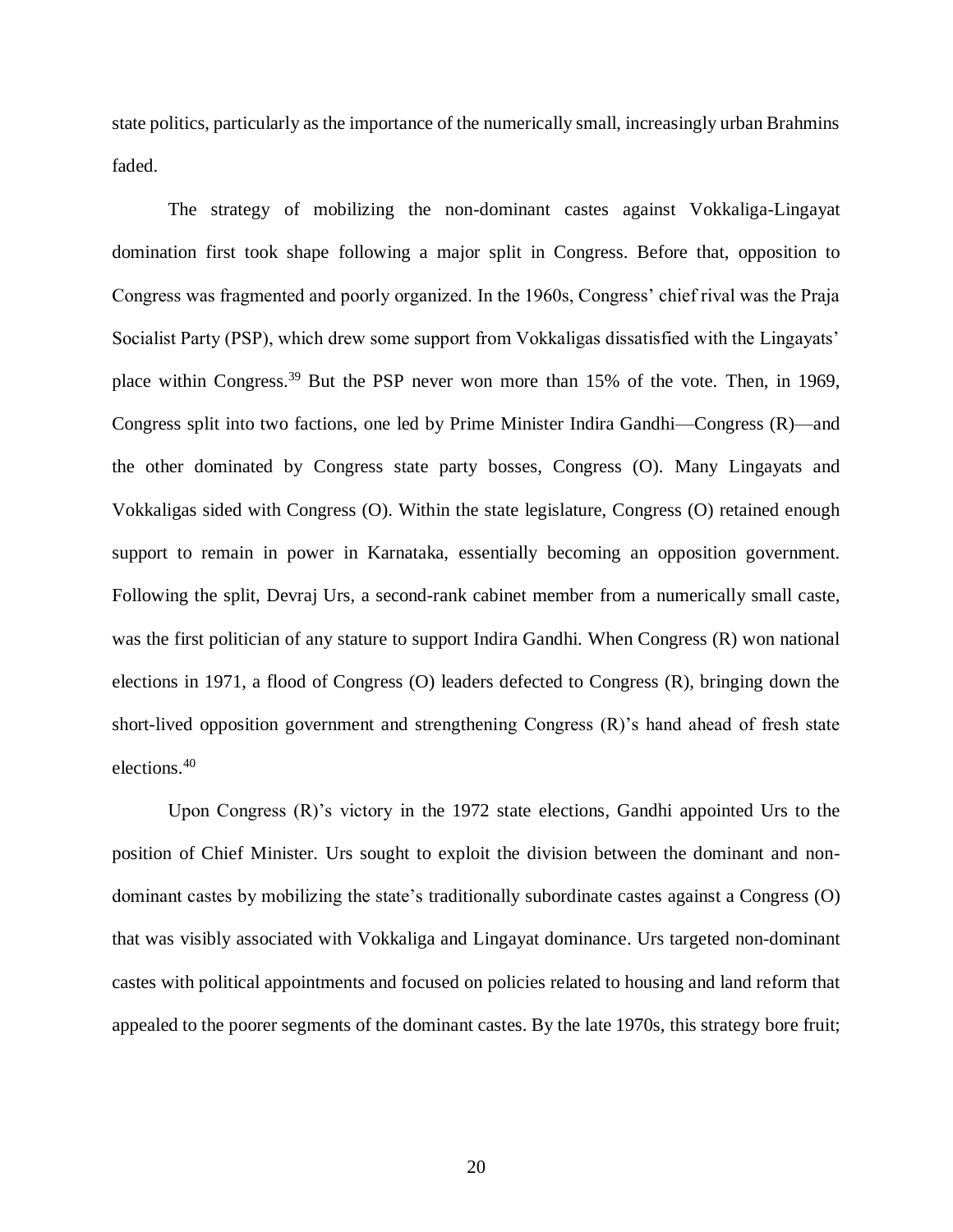Urs' main vote bank was the socio-economically disadvantaged majority, while the Vokkaligas and Lingayats were sidelined within Congress (R). 41

The Lingayat and Vokkaliga shift away from Congress—that is, the ruling Indira Gandhi faction—precipitated the emergence of a sizeable opposition party in Karnataka for the first time. By winning more than a quarter of the vote in the 1972 state election, Congress (O) emerged as Congress' first real rival. Then, in 1977, Congress (O) and several other parties merged to form the Janata Party and went on to win about a third of the vote in 1978. In 1983, Congress lost power to the Janata Party after its new Chief Minister, Gunda Rao, tried unsuccessfully to appeal simultaneously to both dominant and non-dominant groups.<sup>42</sup> Congress lost more than a hundred seats, while the Janata Party swept the Mysore region of Karnataka, where the Vokkaligas and Lingayats were dominant. Despite superficial efforts to appeal to the coalition of minorities that sustained Congress, the Janata Party's "policies and approach were generally molded by the Lingayat-Vokkaliga combine."<sup>43</sup> After a poor showing in the 1985 parliamentary election, the Janata Chief Minister sought a fresh mandate. In the ensuing 1985 state election, the Janata Party won power again and remained there until 1989, marking more than six continuous years in power (1983-89) and ushering in an era of genuinely competitive politics.

Karnataka's political trajectory illustrates how a pronounced social cleavage facilitated the consolidation of the opposition behind a single party in the absence of any usable organizational resources. After Congress' split in 1969, Indira Gandhi's Congress (R) quickly moved to mobilize the state's non-dominant castes around the grievances associated with Vokkaliga-Lingayat dominance. Though Congress remained in power and in control of valuable patronage resources through the 1970s and early 1980s, opposition to the party consolidated behind the other side of this social cleavage, producing two parties of relatively equal size. One unusual—though, not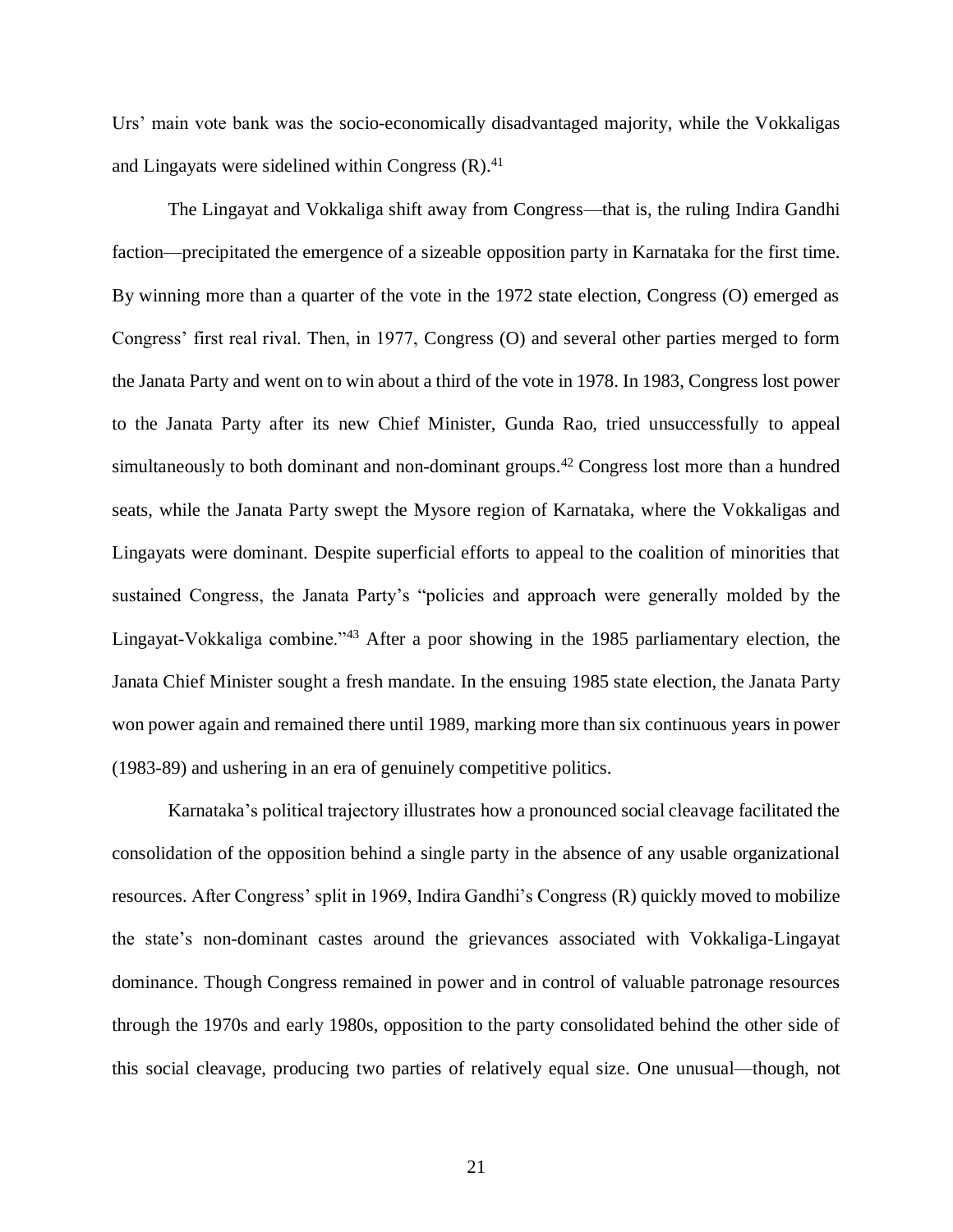unprecedented—aspect of this rivalry was the movement of the dominant castes from Congress to the opposition, which could hardly have been predicted. The presence of a single two-sided social cleavage ensured that the opposition was closely identified with a particular section of society, retaining support from those groups and growing in size. Had no such cleavage existed, the movement of the dominant castes out of Congress might well have resulted in a fragmented opposition divided between separate Vokkaliga- and Lingayat-dominated parties still unable to challenge Congress rule.

### **Uttar Pradesh's Late Opposition: No Organizational Legacy and Multiple Social Cleavages**

In Uttar Pradesh (UP), a viable opposition did not emerge until the 1990s. Congress opposition failed to consolidate behind a single, large opposition party because potential opposition forces lacked both longstanding organizational resources upon which to build and a single two-sided social cleavage upon which to capitalize. Because no opposition party enjoyed an organizational advantage over its rivals and there was no single two-sided social cleavage, the opposition remained highly fragmented. Consequently, Congress dominated UP politics until the 1990s, when its support collapsed.

Under colonial rule, electoral opposition to Congress in UP (then known as the United Provinces) sprung mainly from two parties: the National Agriculturalist Party, which primarily represented large-scale landlords, and the Muslim League, representing Muslims landlords and civil servants. Neither party remained functional in UP after independence when most key League leaders migrated to Pakistan, gutting its organizational leadership virtually overnight. Since opposition forces had no prior organizational or ideational bases upon which to draw, they had to construct parties anew. Of the three major opposition parties that contested the first state elections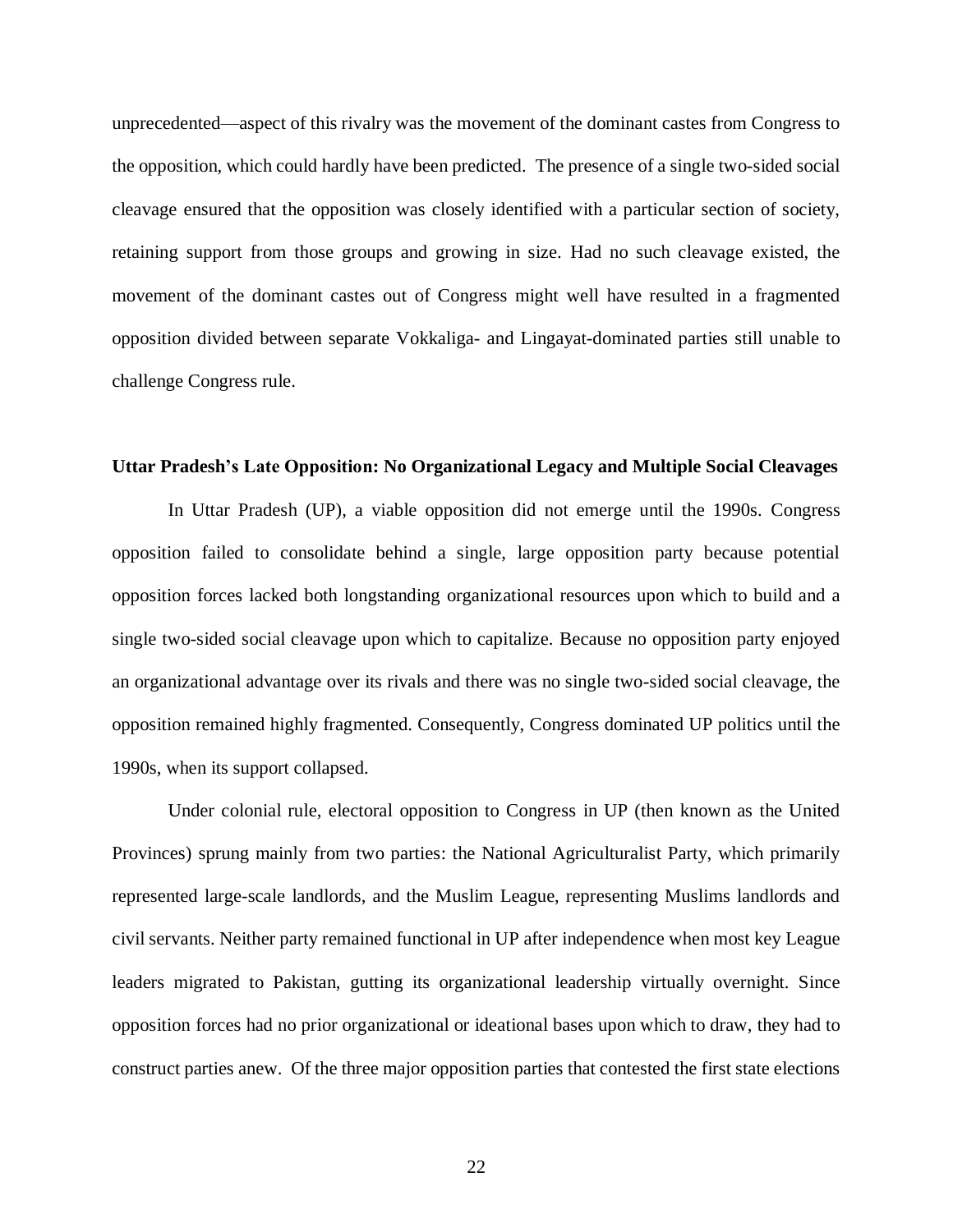in UP—the Socialist Party, Kisan Mazdoor Praja Party (KMPP), and Bharatiya Jana Sangh—none was more than a few years old, and two were comprised mainly of Congress defectors (the Socialists and KMPP). The Jana Sangh was comparatively well organized, relying on the organizational infrastructure of the Rashtriya Swayamsewak Sangh (RSS), a Hindu nationalist organization. However, since the RSS's organization was limited mainly to towns in an overwhelmingly rural state and lacked experience in actually contesting elections, the Jana Sangh had limited ability to expand quickly.

Potential opposition forces in UP were further hampered by the absence of a state-wide cleavage upon which political grievances could be overlaid. At independence, religion—and the rivalry between Hindus and Muslims—was the primarily social cleavage. With the departure of the Muslim League and the horrors of Partition, religion effectively disappeared as a cleavage along which elections were fought. Congress aggregated urban and rural notables from across the state's major castes whose social and economic influence over lower social groups (often lower castes) helped them deliver votes to Congress. While UP's caste structure was not necessarily any more fragmented than in other states, no single caste rivalry dominated state politics or polarized political elites into two rival camps that could then map onto a dominant party/opposition divide.

In the early post-independence decades, factional rivalries among a range of upper castes animated electoral politics, both within and between parties. As some of the major agrarian castes (e.g., Jats and Yadavs) became more politically assertive, they were increasingly dissatisfied with their subordinate position in Congress and attempted to challenge Congress hegemony. However, they were often divided amongst themselves. Whereas the various incarnations of the socialist parties were more closely associated with the so-called "backward castes" (such as Yadavs), the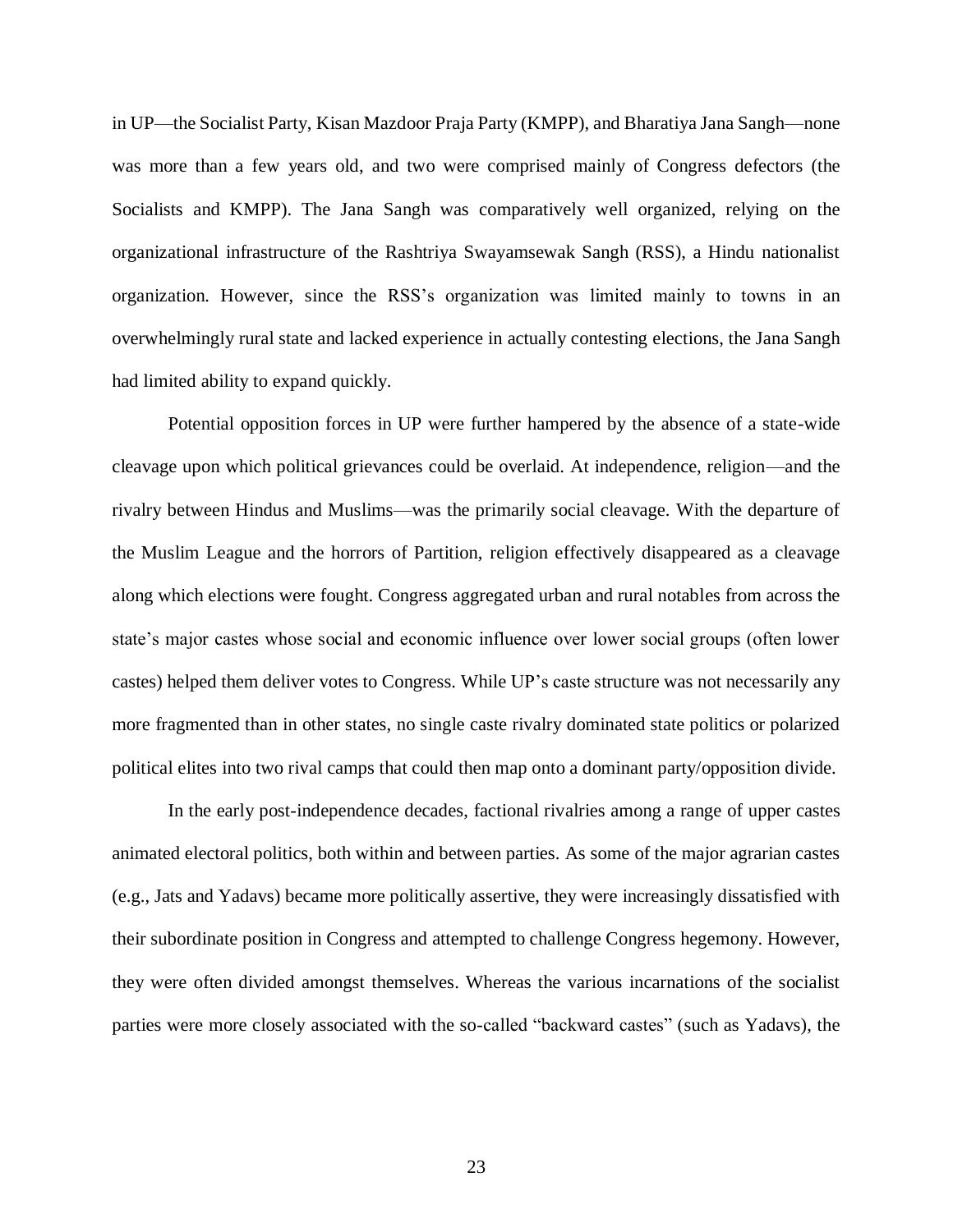prosperous agriculturalists in Western Uttar Pradesh (namely, Jats) were closely associated with the peasant leader Charan Singh, a former Congressman who founded the Bharatiya Kranti Dal.

The virtual disappearance of Congress' erstwhile electoral competitors and the multiple lines of social cleavage in the state helped Congress to form successive state governments, even as its electoral position weakened. Congress' vote share in the first three state elections declined (48% in 1952, 42% in 1957, and 36% in 1962) as factional rivalry became more pronounced and many of the intermediate and upwardly mobile backward caste leaders exited Congress. Yet, this dissatisfaction did not translate into a serious challenge to Congress because the middle-caste cultivators dispersed their votes across independents and small parties.

Over the next three decades, Congress retained its dominant position because of the opposition's continued fragmentation. In 1967, Congress lost power in UP to an opposition coalition that included communists, socialists, economic conservatives, Hindu nationalists, and Congress defectors. By this point, when Congress failed to win a legislative majority, the party's electoral support had declined to only 32%—far lower than in either Tamil Nadu or Karnataka at the time when opposition governments first took office in those states. The opposition comprised not only a number of mutually antagonistic parties but also many disaffected Congressmen who were especially susceptible to inducements to abandon the opposition and rejoin Congress.<sup>44</sup> Consequently, a series of unstable opposition governments held power over the next several years, interspersed with periods of Congress government. Congress returned to power in 1974 with single-party majority.

Congress again lost power following the Emergency, a period from 1975 to 1977 when the central government headed by Congress curtailed many democratic freedoms. In response, India's main opposition parties banded together to form the Janata Party, the one time in UP's history

24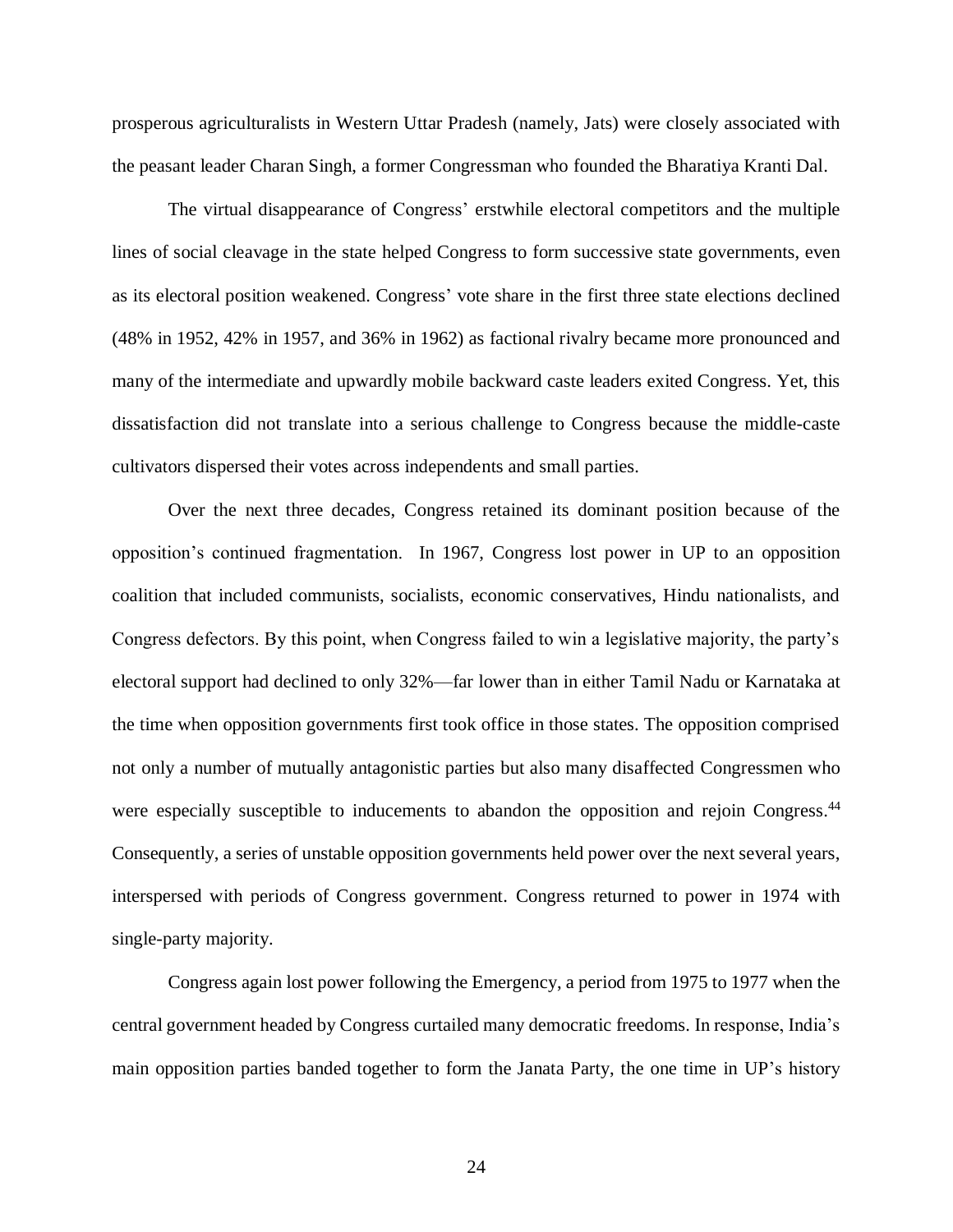when Congress' opposition was fully united. Facing a consolidated opposition, Congress decisively the 1977 election. However, the Janata Party quickly dissolved amidst the same tensions between the upper castes and the intermediate and upwardly mobile backward castes that had earlier divided the opposition.<sup>45</sup> Even as Uttar Pradesh appeared on the cusp of a two-party system, neither of the state's two main parties—Congress and the Janata Party—represented one side of a clear social cleavage. Rather, both parties straddled increasingly salient divisions among upper castes, backward and intermediate castes, and the newly assertive Scheduled Castes, who had long sat the bottom of the traditional caste hierarchy. By 1980, the Janata Party had split. Congress, continuing to benefit from a fragmented opposition, handily won UP state elections in 1980 and 1985.

Congress dominance in UP finally ended in the 1990s, by which time "the party system was rooted in social cleavages<sup>"46</sup> formed around broad caste groups. Congress was not explicitly identified with any one of these groupings, allowing opposition groups to cleave off much of its support base. Whereas the intermediate castes had long constituted an important part of the opposition, Congress lost much of its upper caste support to the BJP, its Muslim support to the Samajwadi Party (which was associated with OBCs), and its Scheduled Caste support to the Bahujan Samaj Party. Consequently, by the mid 1990s, Congress was a marginal force in the state, as multiple other parties vied for power.

Unlike most other Indian states, where Congress dominance ended in the face of a consolidated opposition, the opposition in Uttar Pradesh never consolidated. Instead, the end of single-party dominance occurred with the collapse of Congress' support base.<sup>47</sup> Congress' dominance persisted for as long as it did because it faced a divided opposition. No opposition party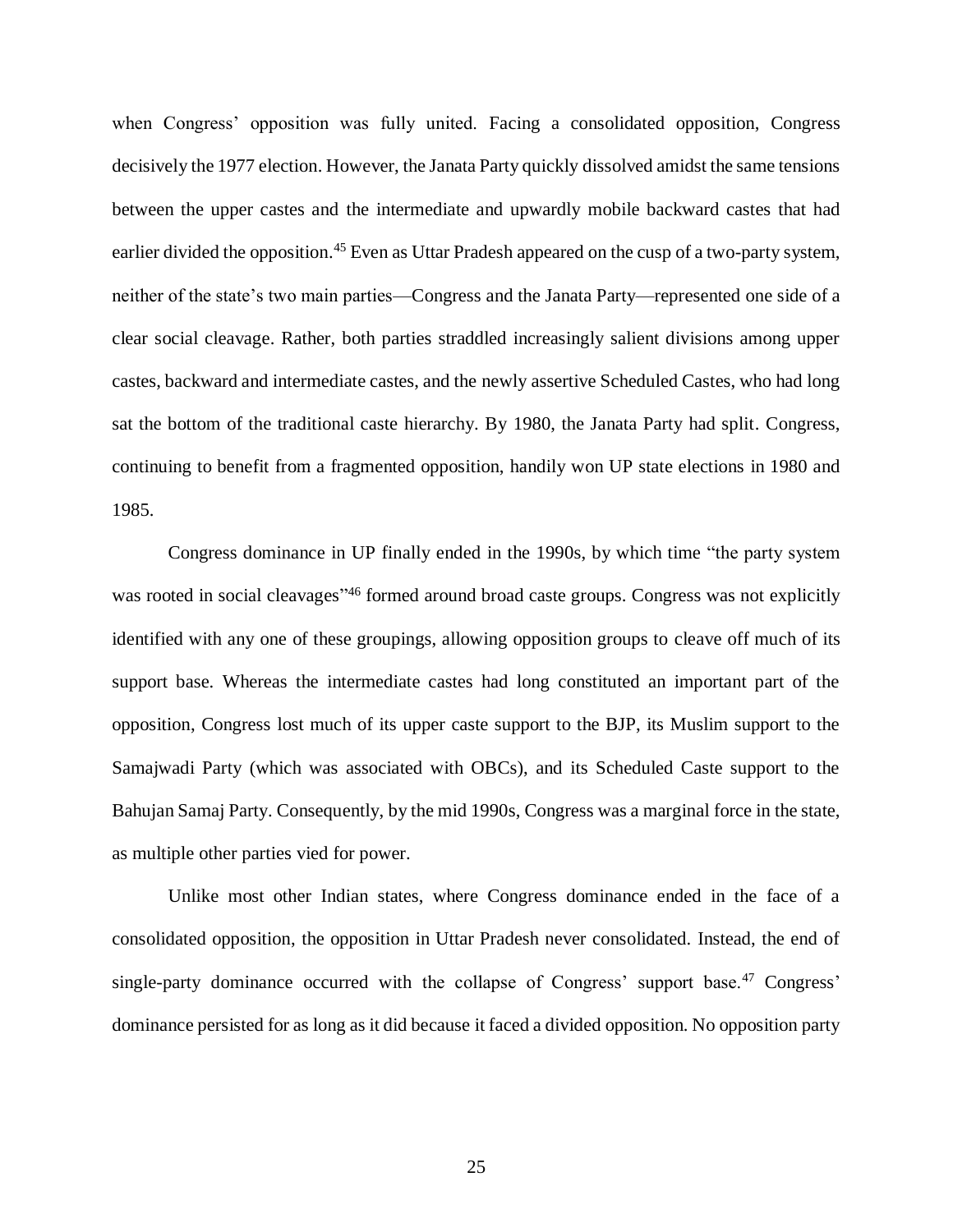enjoyed a significant organizational advantage over its rivals, nor was there a single two-sided cleavage around which the opposition could unite.

### **Conclusion**

Democracy does not guarantee genuine political competition; one party can dominate politics even when elections are free and fair. In this article, we have examined the conditions associated with the end of single-party dominance across India's major states. In particular, we have focused on the conditions that lead some oppositions to coalesce behind a single major party capable of eventually displacing the dominant party. Our argument suggests three important lessons for the study of single-party dominance.

The first lesson concerns the importance of opposition consolidation, rather than coordination, in ending single-party dominance. In contexts where the dominant party does not usually win the support of most voters, dominance can end for one of several reasons, whether because the dominant party loses electoral support and is no longer much larger than the other parties, because the opposition coordinates during and after elections, or because the opposition consolidates behind a single party. Most existing literature emphasizes the first pathway (declining dominant-party support)<sup>48</sup> or, more recently, the second (opposition coordination).<sup>49</sup> The final possibility has received little scholarly attention.<sup>50</sup> Yet, opposition consolidation, once accomplished, is perhaps the surest way to create a competitive party system because it mitigates concerns about collapsing opposition governments or a fragmented opposition vote. Indeed, single-party dominance durably ended in most of India's states only after the opposition consolidated behind a single party. The consolidation of previously fragmented oppositions behind a large opposition party, such as the Democratic Party of Japan or Likud in Israel, has arguably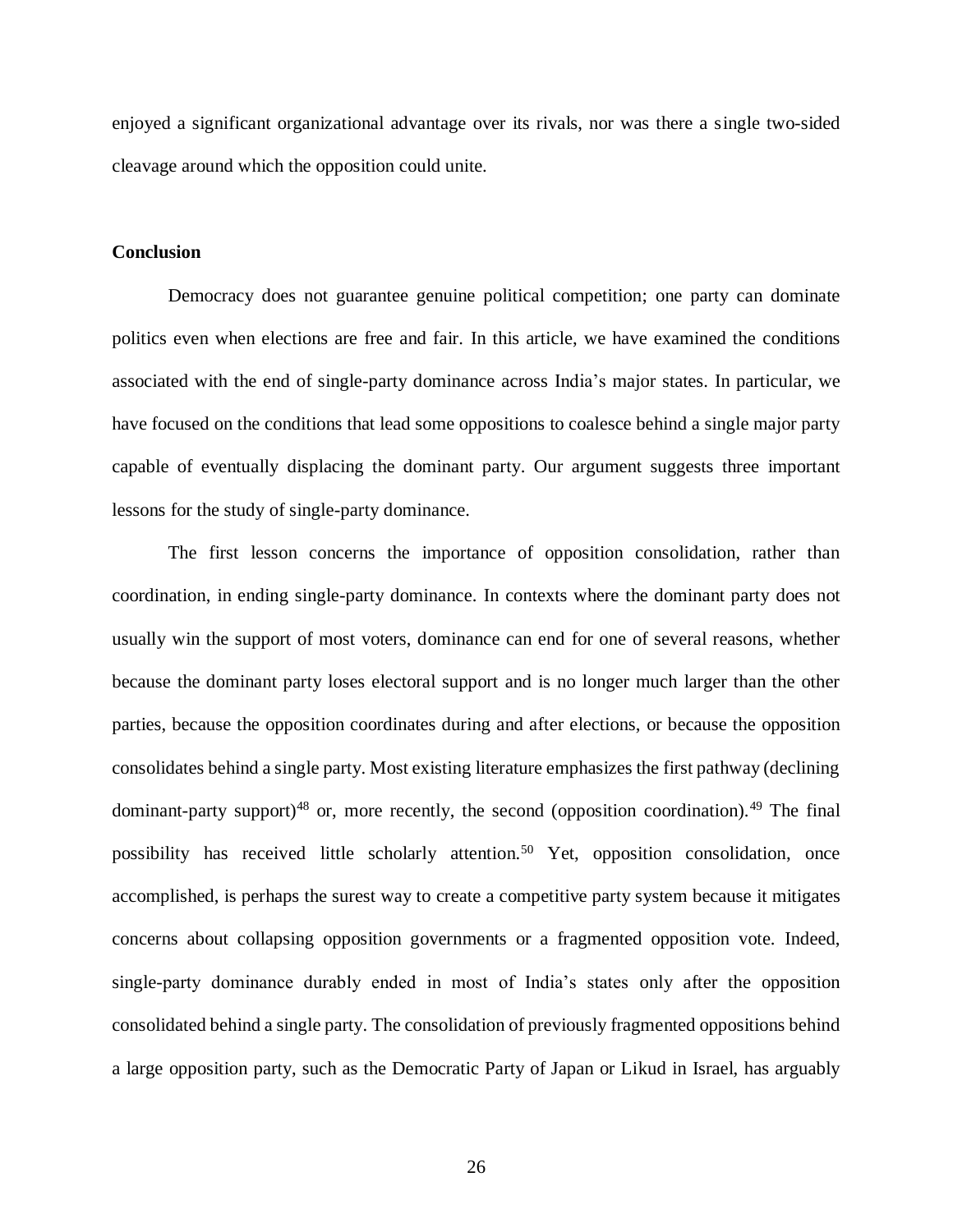played an important role in the emergence of competitive party systems in other former dominantparty systems.

The second lesson concerns the conceptualization of single-party dominance. How we pose questions about the end of single-party dominance likely affects the answers we get. Does singleparty dominance end with the first time that a dominant party loses power or when a truly viable alternative emerges? In most Indian states, Congress first lost power in the face of a coordinated opposition that deprived Congress of a legislative majority. But, such opposition coalitions quickly collapsed and paved the way for Congress' return. Truly competitive party systems tended to emerge only when the opposition consolidated, and the opposition did not necessarily consolidate earliest in places where Congress first lost power. Outside of India, parties such as the Swedish Social Democrats, Ireland's Fianna Fáil, and Japan's LDP experienced short periods out of power in what were otherwise prolonged periods of rule. In India and elsewhere, the factors that explain a dominant party's brief ouster from power may not be the same factors explaining the emergence of a truly competitive party system.

The third lesson concerns the continuing relevance of historical legacies for ending single party dominance. Party systems in new democracies seldom arise completely anew*.* Rather, they often reflect legacies from previous, non-democratic eras. The resources available to opposition forces to contest the grip of a dominant party often hinge on what they, and the dominant party, have inherited from the past. Throughout much of the world, democratization occurred along with decolonization, meaning that the colonial era shaped the resources available to many dominant parties and their rivals. With the rise of competitive authoritarian regimes in the  $21<sup>st</sup>$  century, democratic transitions in the future are likely to involve gradual transitions from manifestly unfair electoral competition to increasingly level playing fields, as was the case in Mexico and Malaysia.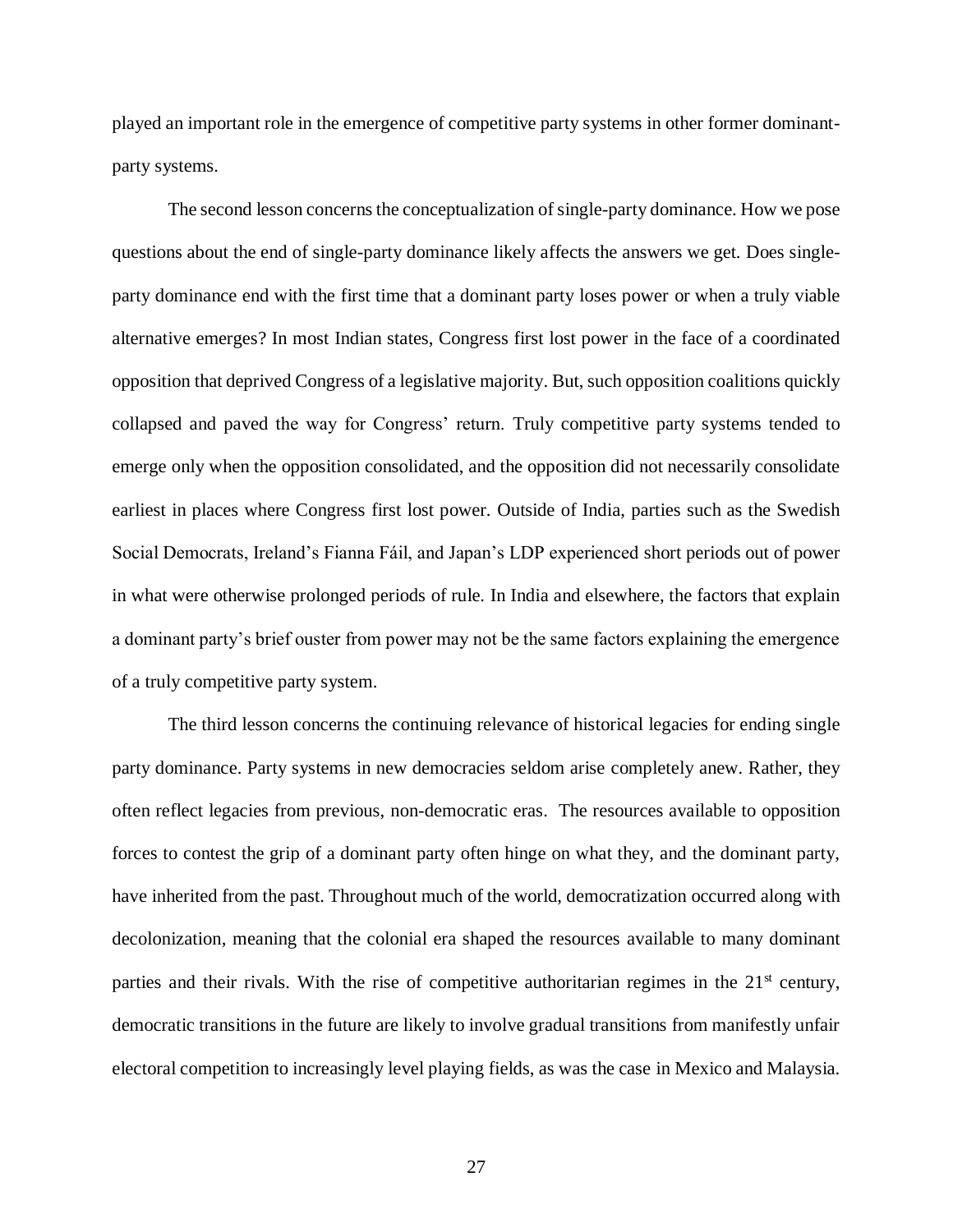The future ability of opposition parties to challenge these regimes' dominant parties may well rest on the resources bequeathed to the opposition decades earlier during periods of blatantly unfair electoral competition.

## **Acknowledgements**

The authors thank Sarah Chartock, Erik Kuhonta, Rachel Beatty Riedl, Prerna Singh, participants

at seminars at the University of Oxford (Blavatnik School of Government) and London School of

Economics (Department of Government), and three anonymous reviewers for helpful comments

and suggestions.

 $\overline{a}$ 

<sup>1</sup> Adam Przeworski, *Democracy and the Market: Political and Economic Reforms in Eastern Europe and Latin America* (New York: Cambridge University Press, 1991), 10.

<sup>2</sup> Bruce Bueno de Mesquita, James D. Morrow, Randolph Siverson and Alistair Smith, "Political Competition and Economic Growth," *Journal of Democracy,* 12 (January 2001), 58-72; Pablo Pinto and Jeffrey Timmons, "The Political Determinants of Economic Performance," *Comparative Political Studies,* 38 (February 2005), 26-50.

<sup>&</sup>lt;sup>3</sup> On dominant-party strategy, see Ariel Levite and Sidney Tarrow, "The Legitimation of Excluded Parties in Dominant Party Systems: A Comparison of Israel and Italy," *Comparative Politics* 15 (April 1983), 295-327; Beatriz Magaloni, *Voting for Autocracy: Hegemonic Party Survival and Its Demise in Mexico* (New York: Cambridge University Press, 2006); and Karen E. Ferree, *Framing the Race in South Africa: The Political Origins of Racial-Census Elections (New York:* Cambridge University Press, 2010). On dominant-party resources, see Ethan Scheiner, *Democracy without Competition in Japan: Opposition Failure in a One-Party Dominant State* (New York: Cambridge University Press, 2006); and Kenneth Greene, *Why Dominant Parties Lose: Mexico's Democratization in Comparative Perspective.* (New York: Cambridge University Press, 2007). <sup>4</sup> T.J. Pempel, "Introduction," in T.J. Pempel, ed., *Uncommon Democracies: The One-Party Dominant Regimes* (Ithaca, NY: Cornell University Press, 1990), 1-32; Adam Ziegfeld and Maya Tudor, "How Opposition Parties Sustain Single-Party Dominance: Lessons from India," *Party Politics* 23 (May 2017), 262-273.

<sup>5</sup> This definition comes from Greene.

 $6$  An opposition completes a full term if it 1) serves the full duration of its legislative mandate after an election, 2) serves the equivalent of a full term over the course of two legislative mandates, during which time it wins at least one election and does not lose an election, or 3) serves nearly all of its legislative mandate and then voluntarily calls early elections, with no indication that its government's survival is in jeopardy.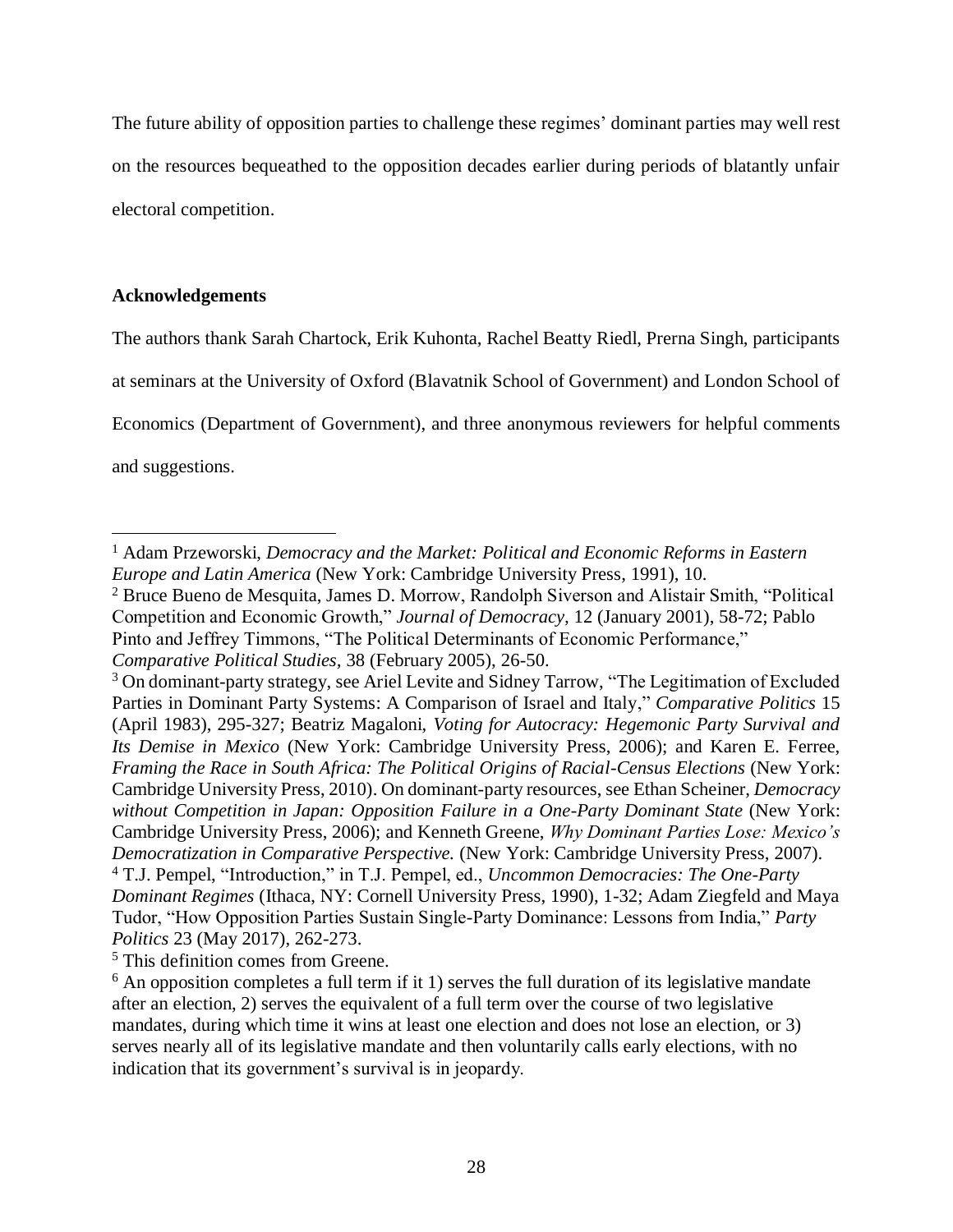<sup>7</sup> Greene; Leonardo Arriola, *Multiethnic Coalitions in Africa: Business Financing of Opposition Election Campaigns* (New York: Cambridge University Press, 2012); Ziegfeld and Tudor.

<sup>8</sup> Allen Hicken and Erik Martinez Kuhonta, eds., *Party System Institutionalization in Asia: Democracies, Autocracies, and the Shadows of the Past* (New York: Cambridge University Press, 2015).

<sup>9</sup> Alvin Rabushka and Kenneth A. Shepsle, *Politics in Plural Societies: A Theory of Democratic Instability* (Columbus, OH: Merrill, 1972); Juan J. Linz and Alfred C. Stepan, *The Breakdown of Democratic Regimes* (Baltimore: Johns Hopkins University Press, 1978).

<sup>10</sup> Dankwart Rustow, "Transitions to Democracy: Toward a Dynamic Model," *Comparative Politics,* (April 1970), 355.

<sup>11</sup> Kharis Templeman, "The Origins of Dominant Parties," paper prepared for the Dominant-Party Systems Conference, May 9-10, 2014, University of Michigan.

<sup>12</sup> Renske Doorenspleet and Lia Nijzink, eds., *One-Party Dominance in African Democracies*  (Boulder, CO: Lynne Rienner Publishers, 2013); Rachel Beatty Riedl, *Authoritarian Origins of Democratic Party Systems in Africa* (New York: Cambridge University Press, 2014),

<sup>13</sup> Anna Grzymała-Busse, *Redeeming the Communist Past: The Regeneration of Communist Parties in East and Central Europe* (New York: Cambridge University Press, 2002), 10.

<sup>14</sup> James Loxton, "Authoritarian Successor Parties Worldwide: A Framework for Analysis," Kellogg Institute for International Studies Working Paper 411, June 2016.

<sup>15</sup> Stefano Bartolini and Peter Mair, *Identity, Competition, and Electoral Availability: The Stabilisation of European Electorates 1885-1985* (Cambridge, UK: Cambridge University Press, 1990), 215.

<sup>16</sup> Our discussion of political cleavages refers primarily to the political elite. In many societies, the political elite is drawn mainly from a subset of groups in society (e.g., certain ethnic groups or social classes). Thus, a cleavage may be multi-sided when viewed from the perspective of society as a whole but only two-sided among the political elite who establish and lead political parties.

<sup>17</sup> For instance, James Habyarimana, Macartan Humphries, Daniel N. Posner, and Jeremey M. Weinstein, "Why Does Ethnic Diversity Undermine Public Goods Provision?," *American Political Science Review* 101 (November 2007): 709-725 show that co-ethnics have denser social networks than non-co-ethnics. Our argument is not about ethnicity *per se* but applies more broadly to all cleavage groups.

<sup>18</sup> Kanchan Chandra, "Ethnic Parties and Democratic Stability" *Perspectives on Politics* 3 (June 2005): 235–52 makes a similar argument about cross-cutting appeals except that, in her argument, such cycling prevents any party from achieving a permanent majority, thereby sustaining democracy. In contrast, we start from the assumption of a party with a semipermanent hold on power.

<sup>19</sup> David D. Laitin, Hegemony and Culture: Politics and Change among the Yoruba (Chicago: University of Chicago Press, 1986); Daniel N. Posner, "The Colonial Origins of Ethnic Cleavages: The Case of Linguistic Divisions in Zambia," *Comparative Politics* 35 (January 2003): 127-146.

<sup>20</sup> Chandra.

 $\overline{a}$ 

<sup>21</sup> Seymour Martin Lipset and Stein Rokkan, "Cleavage Structures, Party Systems and Voter Alignments: An Introduction," in Seymour Martin Lipset and Stein Rokkan, eds., *Party Systems and Voter Alignments: Cross-National Perspectives* (New York: Free Press, 1967), 1-64; Laitin; Posner.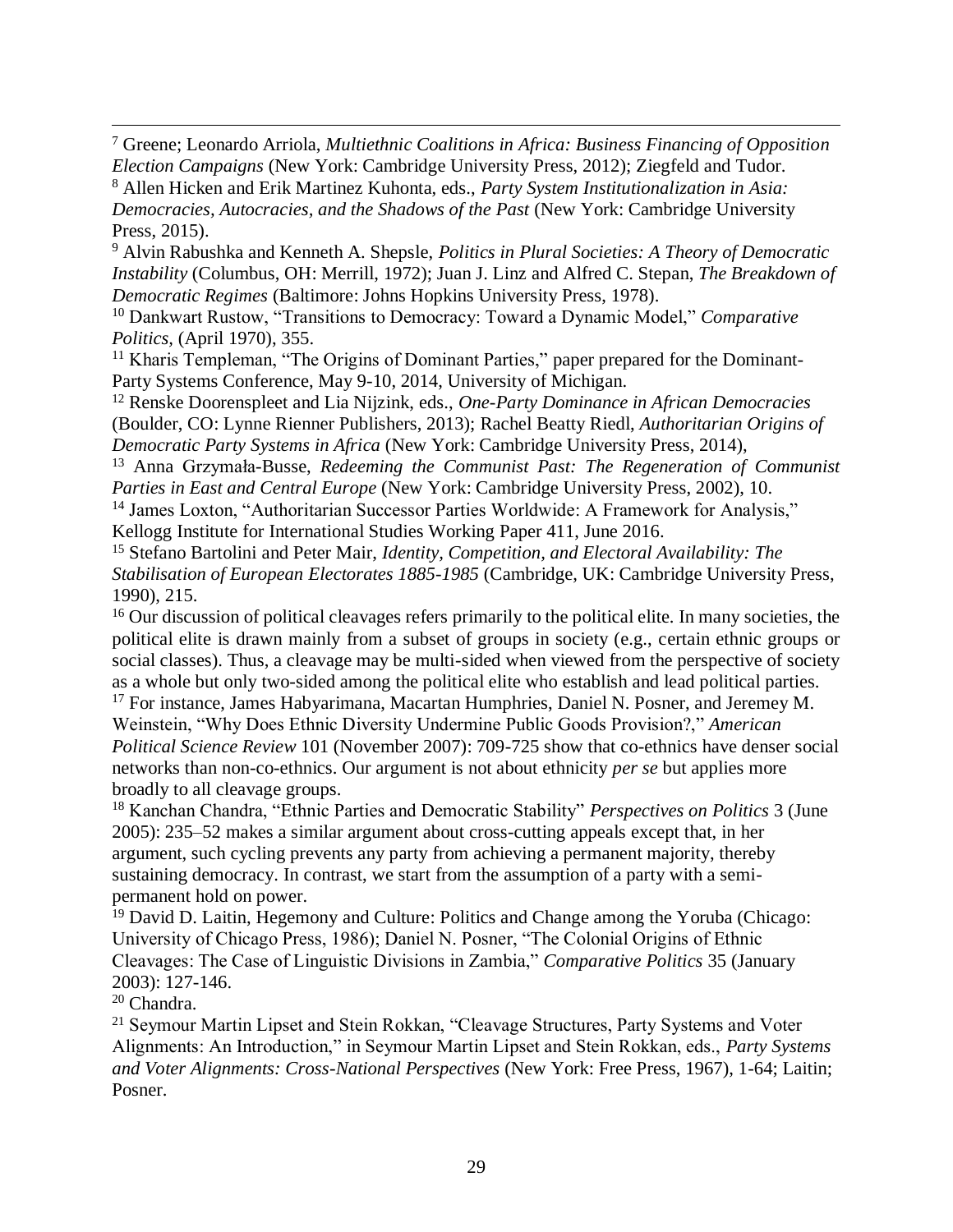<sup>22</sup> Pradeep K. Chhibber, *Democracy without Associations: Transformation of the Party System and Social Cleavages in India* (Ann Arbor, MI: University of Michigan Press, 1999).

<sup>23</sup> William Riker, "The Number of Political Parties: A Reexamination of Duverger's Law," *Comparative Politics,* 9 (October 1976), 93-106; Rajni Kothari, "The Congress 'System' in India," *Asian Survey* 4 (December 1964), 1161–73.

 $24$  Non-Congress governments came to power in 1977, 1989, and 1996; all collapsed within less than three years only to be replaced by a government headed by a different party.

<sup>25</sup> *Opposition ENP* is an effective number of parties measure using vote shares for parties other than Congress. We use a party's share of the total non-Congress vote, not the party's actual vote share, when calculating this variable. Independents are treated as unique parties.

<sup>26</sup> Narendra Subramanian, *Ethnicity and Populist Mobilization: Political Parties, Citizens and Democracy in South India.* (Delhi, Oxford University Press, 1999).

 $27$  Ibid, 124-126. Subramanian argues that the critical feature allowing non-Brahminism to survive in Tamil Nadu was its link to language and cultural nationalism. Elsewhere, Congress easily absorbed non-Brahmin sentiment.

<sup>28</sup> Ibid., 135.

 $\overline{a}$ 

<sup>29</sup> Ibid., 158.

<sup>30</sup> Marguerite Ross Barnett, *The Politics of Cultural Nationalism in South India* (Princeton, NJ: Princeton University Press, 1976), 83.

<sup>31</sup> Kanchan Chandra, *Why Ethnic Parties Succeed* (New York: Cambridge University Press, 2004), 275-81.

<sup>32</sup> Subramanian, 145.

<sup>33</sup> Ibid., 154-55.

<sup>34</sup> Atul Kohli, *The State and Poverty in India* (Cambridge, UK: Cambridge University Press, 1987), 149.

<sup>35</sup> Aya Ikegame, *Princely India Re-imagined: A Historical Anthropology of Mysore from 1799 to the Present.* (Routledge, 2013), 85-86.

<sup>36</sup> James Manor, *Political Change in an Indian State: Mysore 1917-1955* (Delhi: Manohar, 1977), 29-32.

<sup>37</sup> M.N. Srinivas, "The Dominant Caste in Rampura," *American Anthropologist,* 61 (February 1959), 1-16.

 $38$  Ibid., 5.

<sup>39</sup> Lewis P. Fickett, Jr., "The Major Socialist Parties of India in the 1967 Election," *Asian Survey,*  8 (June 1968), 492.

<sup>40</sup> Myron Weiner, "The 1971 Elections and the Indian Party System," *Asian Survey,* 11 (December 1971), 1160, 1163.

<sup>41</sup> James Manor, "Structural Changes in Karnataka Politics," *Economic and Political Weekly,* (October 29, 1977), 1869.

<sup>42</sup> James Manor, "Blurring the Lines between Parties and Social Bases: Gundu Rao and Emergence of a Janata Government in Karnataka," *Economic and Political Weekly* (September 15, 1984), 1623-1632.

<sup>43</sup> R.R., "Caste Factor and Karnataka Poll Outcome," *Economic and Political Weekly* 25 (3) (January 20, 1990), 48.

<sup>44</sup> Subhash C. Kashyap, "The Politics of Defection: The Changing Contours of the Political Power Structure in State Politics in India," *Asian Survey* 10 (March 1970): 195-208; Lewis P.